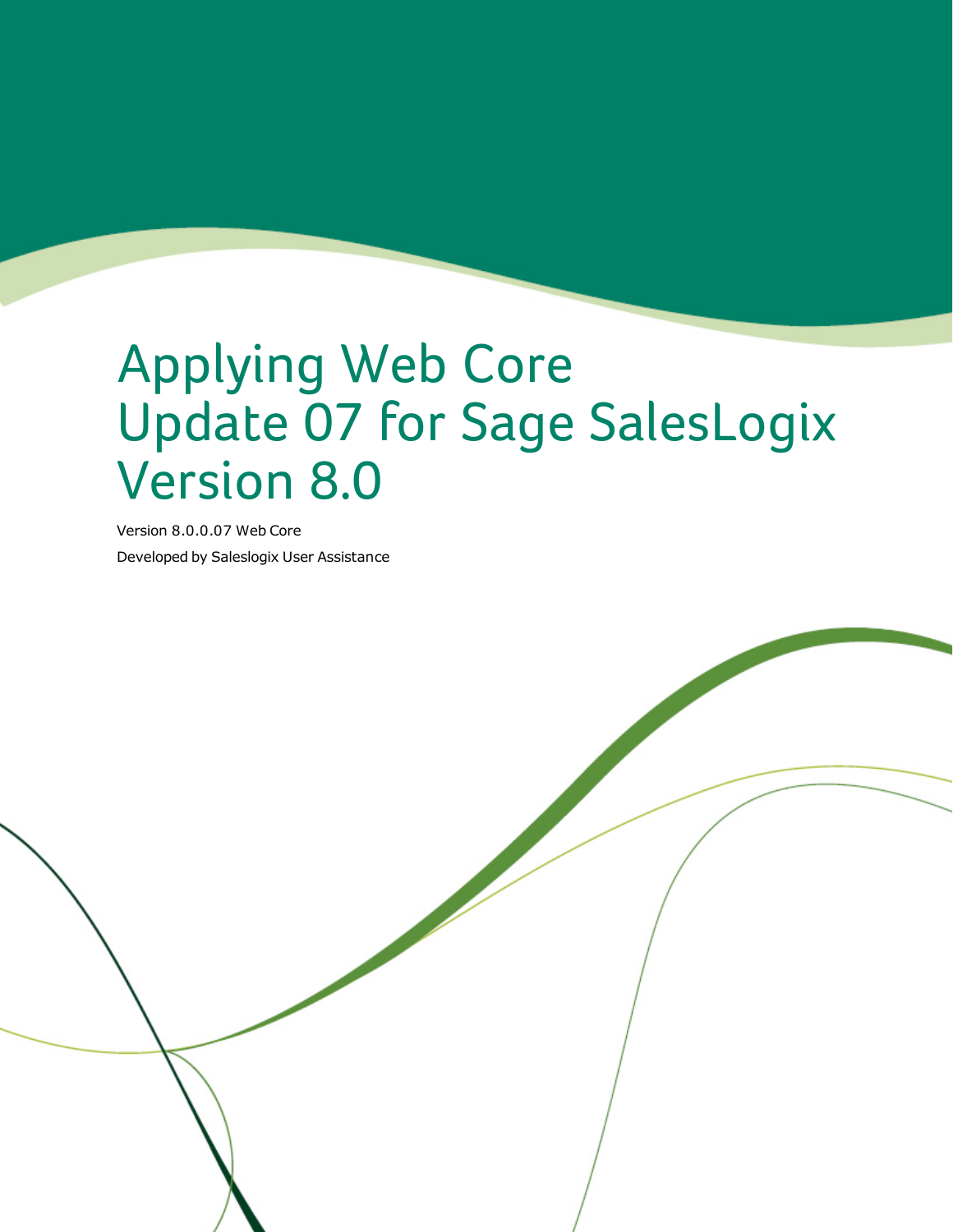## **Applying Web Core Update 07 for Sage SalesLogix v8.0**

| <b>Documentation</b><br><b>Comments</b> | This documentation was developed by Saleslogix User Assistance. For<br>content revisions, questions, or comments, contact the Saleslogix<br>writers at saleslogix.techpubs@swiftpage.com.                                                                                                                                                                                                                                                                                                                                                                                                                                                                                                                                                                                 |
|-----------------------------------------|---------------------------------------------------------------------------------------------------------------------------------------------------------------------------------------------------------------------------------------------------------------------------------------------------------------------------------------------------------------------------------------------------------------------------------------------------------------------------------------------------------------------------------------------------------------------------------------------------------------------------------------------------------------------------------------------------------------------------------------------------------------------------|
| <b>Address</b>                          | Saleslogix<br>8800 North Gainey Center Drive, Suite 200<br>Scottsdale, AZ 85258<br><b>USA</b>                                                                                                                                                                                                                                                                                                                                                                                                                                                                                                                                                                                                                                                                             |
| <b>Version</b>                          | Version 8.0.0.07 Web Core<br>2014                                                                                                                                                                                                                                                                                                                                                                                                                                                                                                                                                                                                                                                                                                                                         |
| Copyright                               | Copyright © 1997-2014, SalesLogix N.A, LLC. All rights reserved                                                                                                                                                                                                                                                                                                                                                                                                                                                                                                                                                                                                                                                                                                           |
|                                         | This product and related documentation are protected by copyright and<br>are distributed under licenses restricting their use, copying,<br>distribution, and decompilation. No part of this product or related<br>documentation may be reproduced in any form by any means without<br>prior written authorization of Saleslogix and its licensors, if any.                                                                                                                                                                                                                                                                                                                                                                                                                |
| <b>Trademarks</b>                       | Swiftpage, Act!, SalesLogix, and the Swiftpage product and service<br>names mentioned herein are registered trademarks or trademarks of<br>Swiftpage ACT! LLC, or its affiliated entities. All other trademarks are<br>property of their respective owners.                                                                                                                                                                                                                                                                                                                                                                                                                                                                                                               |
| <b>Disclaimer</b>                       | Saleslogix has thoroughly reviewed this manual. All statements,<br>technical information, and recommendations in this manual and in any<br>guides or related documents are believed reliable, but the accuracy and<br>completeness thereof are not guaranteed or warranted, and they are<br>not intended to be, nor should they be understood to be,<br>representations or warranties concerning the products described.<br>Saleslogix assumes no responsibility or liability for errors or<br>inaccuracies with respect to this publication or usage of information.<br>Further, Saleslogix reserves the right to make changes to the<br>information described in this manual at any time without notice and<br>without obligation to notify any person of such changes. |
| <b>Technical Support</b>                | Technical Support is available to Saleslogix customers with support<br>contracts directly from Swiftpage, and to Certified Business Partners.<br>Calls are answered during business hours, Monday through Friday,<br>excluding holidays.                                                                                                                                                                                                                                                                                                                                                                                                                                                                                                                                  |
|                                         | Partners with a valid technical support contract and a Web access code<br>can request technical support electronically on the Partner Support<br>Portal Web site: www.saleslogix.com/partners.                                                                                                                                                                                                                                                                                                                                                                                                                                                                                                                                                                            |
|                                         | Customers with a valid technical support contract and a Web access<br>code can request technical support electronically on the Customer<br>Support Portal Web site: www.saleslogix.com/customers.                                                                                                                                                                                                                                                                                                                                                                                                                                                                                                                                                                         |
|                                         | Revisions to this book are available through both Portal Web sites.<br>Check regularly for current Saleslogix product documentation.                                                                                                                                                                                                                                                                                                                                                                                                                                                                                                                                                                                                                                      |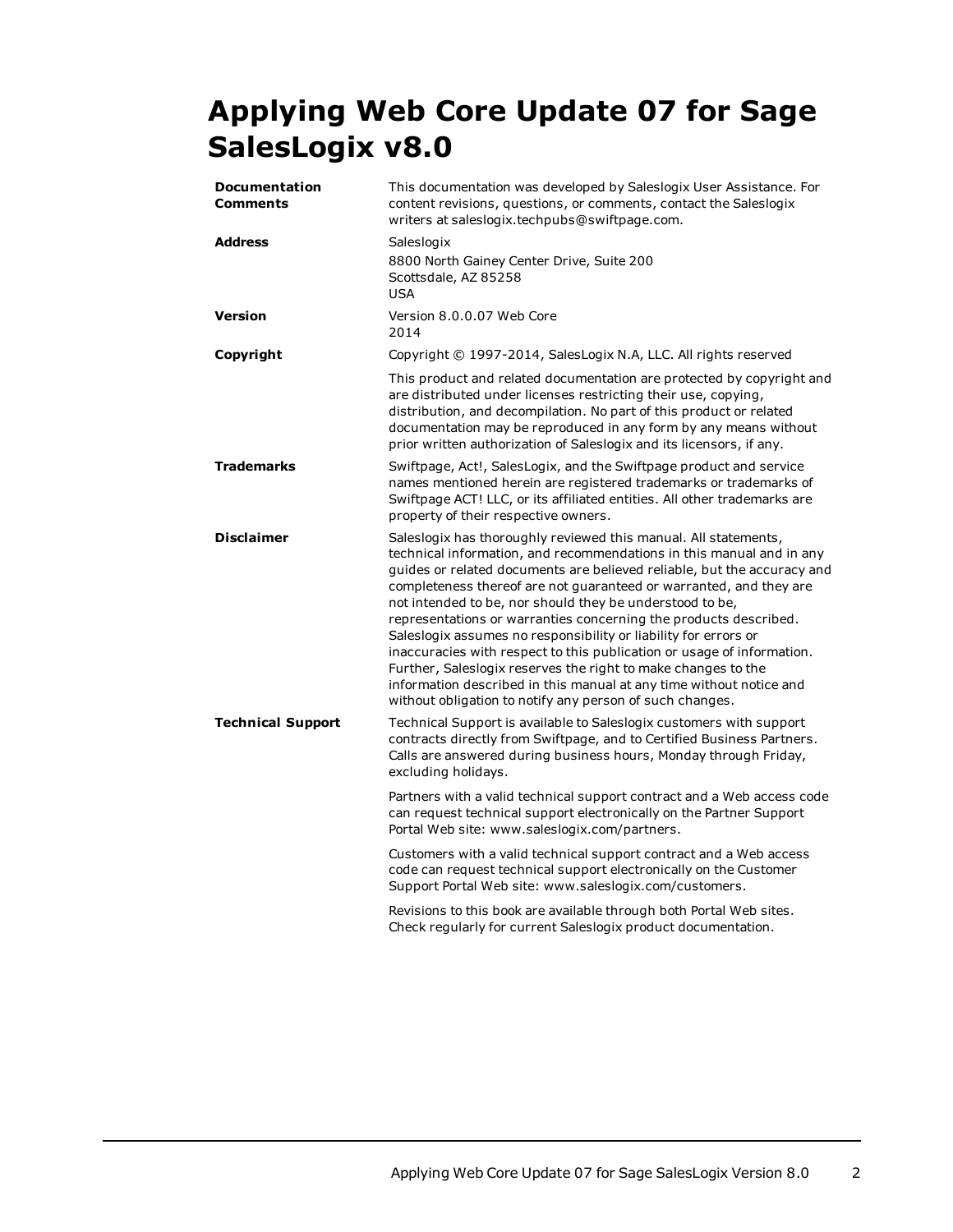## **Applying Web Core Update 07 for Sage SalesLogix Version 8.0**

This document describes Web Core Update 07 for Sage SalesLogix version 8.0.

## **Prerequisites**

The following Sage SalesLogix software must be installed before installing this update:

- Sage SalesLogix version 8.0
- Installations of Sage SalesLogix v8.0 that were upgraded from v7.5.4 require Update 00 for Sage SalesLogix version 8.0. This prerequisite does not apply to any other Sage SalesLogix installation scenario (such as an upgrade from 7.5.3 or earlier, or as a new installation of 8.0).
- <sup>l</sup> A supported version of Microsoft .NET [Framework](http://www.microsoft.com/en-us/download/details.aspx?id=30653) must be installed on the Web Host server in order to support [Internet](http://www.microsoft.com/en-us/download/details.aspx?id=30653) Explorer 10.
	- <sup>l</sup> Microsoft .NET Framework v4.5.1 [\(recommended\)](http://www.microsoft.com/en-us/download/details.aspx?id=30653) This version of .NET Framework will run [concurrently](http://www.microsoft.com/en-us/download/details.aspx?id=30653) with versions 3.5 and earlier, but will replace .NET [Framework](http://www.microsoft.com/en-us/download/details.aspx?id=30653) versions 4.0 and 4.5. Microsoft .NET Framework 4.5.1 can be downloaded from the Microsoft [site:http://www.microsoft.com/en](http://www.microsoft.com/en-us/download/details.aspx?id=30653)[us/download/details.aspx?id=41641](http://www.microsoft.com/en-us/download/details.aspx?id=30653)



- This link was valid at the time this document was distributed. If this link is no longer valid, search the http://www.microsoft.com site for ".NET Framework 4.5.1" for the correct location.
- Microsoft .NET Framework  $v3.5.1$  If your environment does not support Microsoft .NET Framework v4.5.1, then you must apply two Microsoft hot fixes to support Internet Explorer 10. These hot fixes can be downloaded from: http://support.microsoft.com/kb/2600100 http://support.microsoft.com/kb/2608565
	- These links were valid at the time this document was distributed. If these links are no longer valid, search the http://www.microsoft.com site for "KB2600100" and "KB2608565"



Do not install Web Core Update 07 for Sage SalesLogix 8.0 on any other Sage SalesLogix version.



Sage SalesLogix v8.0 can be installed on Microsoft Windows 8 and 2012, however some additional installation steps are required. See *Installing Sage SalesLogix on Microsoft Windows 8, Windows Server 2012 and Internet Explorer 10* for detailed steps.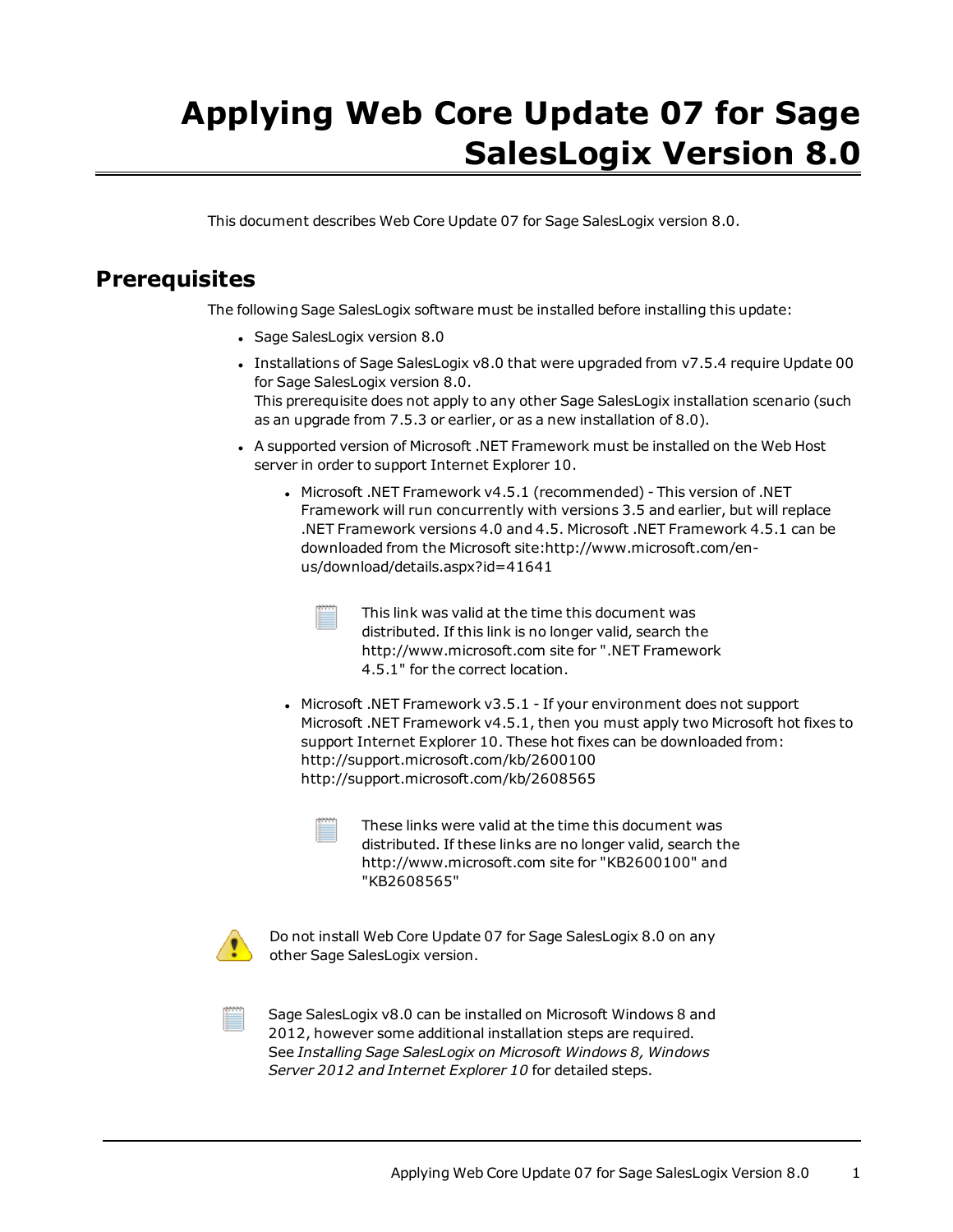## **Issues Fixed in This Update**

Web Core Update 07 for Sage SalesLogix version 8.0 addresses the following issues:

| <b>Defect</b> | <b>Description</b>                                                                                                                                                      |
|---------------|-------------------------------------------------------------------------------------------------------------------------------------------------------------------------|
| 13091675      | When editing an activity using steps in a specific order, the activity<br>window may stop responding.                                                                   |
| 13093380      | Exporting to Excel does not create a pivot table.                                                                                                                       |
| 13093510      | In Application Architect, unable to set the active tab and captions on a<br>MultiTab control.                                                                           |
| 13093664      | In an environment with UK regional settings and time zone, the event<br>bars and tooltips in the calendar show incorrectly.                                             |
| 13093828      | A monthly recurring activity shows on the wrong date or time on the<br>calendar.                                                                                        |
| 13094121      | The Application Architect stops working when attempting to add a code<br>snippet.                                                                                       |
| 13094220      | The drop-down list arrow control is not centered vertically.                                                                                                            |
| 13094284      | When creating a group using the "does contain data" or "does not<br>contain data" condition, the generated SQL does not include empty<br>strings.                       |
| 14094583      | Database changes do not show in Leads/Notes History tab.                                                                                                                |
| 14094603      | An error occurs when uploading an attachment with a file name that<br>contains extended characters.                                                                     |
| 14094614      | In Query Builder, using the 'Use value as literal' option changes the<br>'Value is' box to a date field.                                                                |
| 14094883      | The Territory filter displays Subsidiary filter items when both Subsidiary<br>and Territory fields are in an account group layout.                                      |
| 14094884      | In Query Builder, when assigning a condition for<br>Opportunity.salespotential the Browse field does not return any results.                                            |
| 14095000      | In the Teams or Departments detail view, the Default Security Profile list<br>is blank.                                                                                 |
| 14095035      | When sending an e-mail to more than one contact using SendSLX, the<br>attachment is only displayed as a hyperlink for one of the contacts.                              |
| 14095036      | Opening, completing, or deleting an instance of a recurring activity that<br>is two years in the past or in the future displays the error "Could not load<br>activity". |
| 14095037      | Events display one day off on the Calendar and in the Activity List View<br>when the default start/end date is modified and the timezone is UTC +<br>$#$ .              |
| 14095038      | Events that span multiple days display one day less than scheduled on<br>the Calendar when timezone is UTC + $#$ .                                                      |

Ë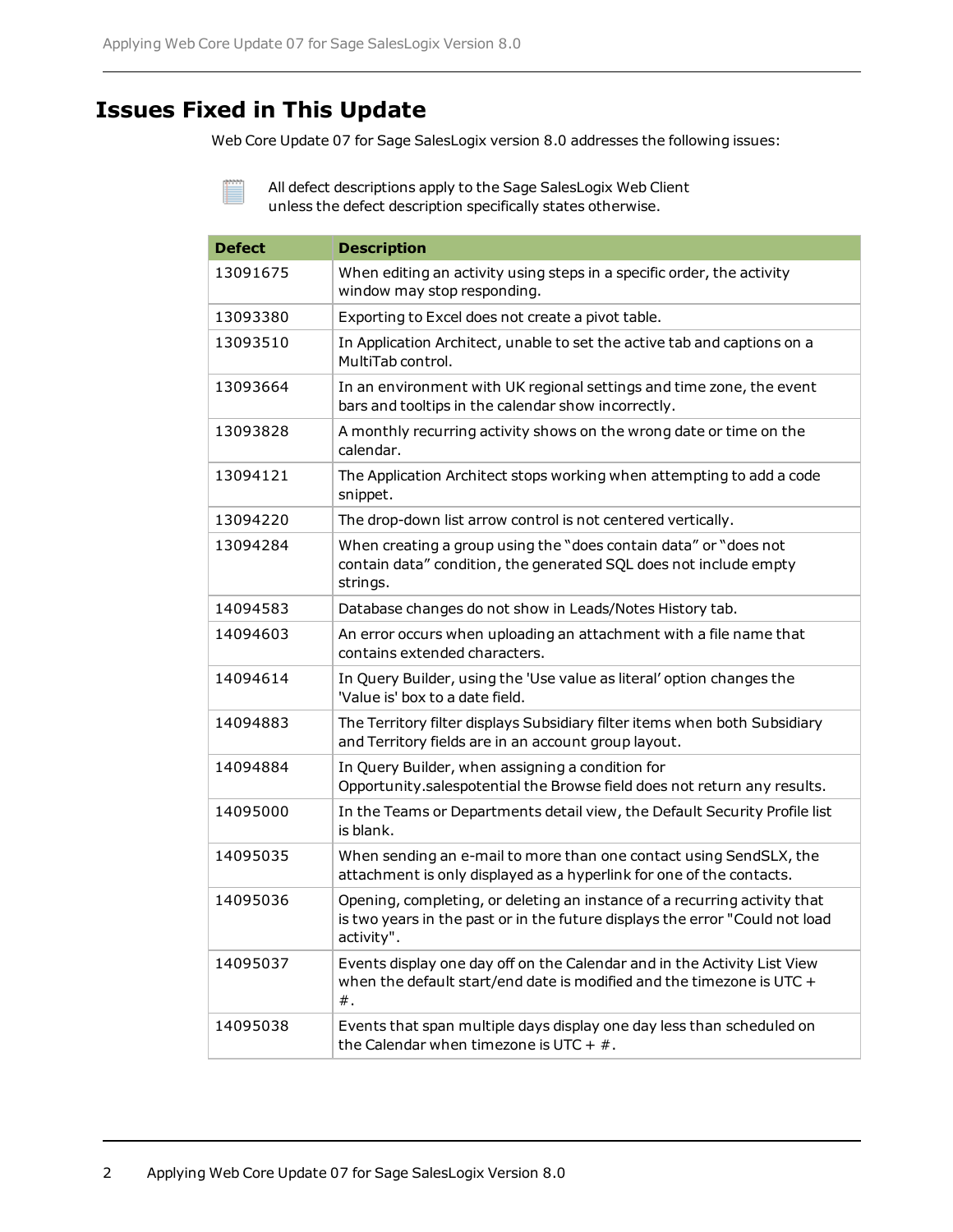| <b>Defect</b> | <b>Description</b>                                                                                                                          |
|---------------|---------------------------------------------------------------------------------------------------------------------------------------------|
| 14095067      | When the browser language setting is German-Li, the top two panels of<br>the Query Builder are blank when creating or editing a group.      |
| 14095068      | Selecting the same End Date as the Start Date for an Event causes an<br>SData error.                                                        |
| 14095105      | The Notes History tab default sort order should be descending.                                                                              |
| 14095172      | Extend the Group List pane in the detail view to show more details.                                                                         |
| 14095332      | When searching in the My Currency lookup the error "Could not resolve<br>property: \$key of: Sage.SalesLogix.Entities.ExchangeRate" occurs. |
| 14095557      | When editing an activity using steps in a specific order, the activity<br>window may stop responding.                                       |
| 14095621      | If more than 100 users have calendar access to a user, none of those<br>users are able to edit history records of that user.                |
| 14095641      | An error displays when using a custom contact or lead group for a<br>campaign target list.                                                  |

#### **Previously Fixed Issues**

Web Core Updates are cumulative, so Web Core Update 07 for Sage SalesLogix 8.0 contains fixes released in previous updates.

Web Core Update 06 for Sage SalesLogix version 8.0 addresses the following issues:

All defect descriptions apply to the Sage SalesLogix Web Client unless the defect description specifically states otherwise.

| <b>Defect</b> | <b>Description</b>                                                                                                                  |
|---------------|-------------------------------------------------------------------------------------------------------------------------------------|
| 13093695      | The Sales Order Snapshot Grand Total does not reflect the adjusted price<br>after applying a discount.                              |
| 13094188      | The Sales Order Snapshot Grand Total does not reflect the new price<br>after updating the quantity of a product.                    |
| 13094297      | The Calendar cannot display more than 35 recurring activities in the<br>same week.                                                  |
| 13094318      | Attempting to Save a New Contact in the SLX Mobile 3.0.1 client causes<br>the error "A server error occurred while requesting data" |
| 13094377      | Groups with custom layouts do not always redirect to Lookup Results tab<br>when performing a lookup.                                |
| 13094483      | On the Lookup Results tab, when switching entities, the filters do not<br>update for the new entity.                                |
| 14094556      | Changing from List to Detail requests the list data multiple times which<br>impacts performance.                                    |

Web Core Update 05 for Sage SalesLogix version 8.0 addresses the following issues: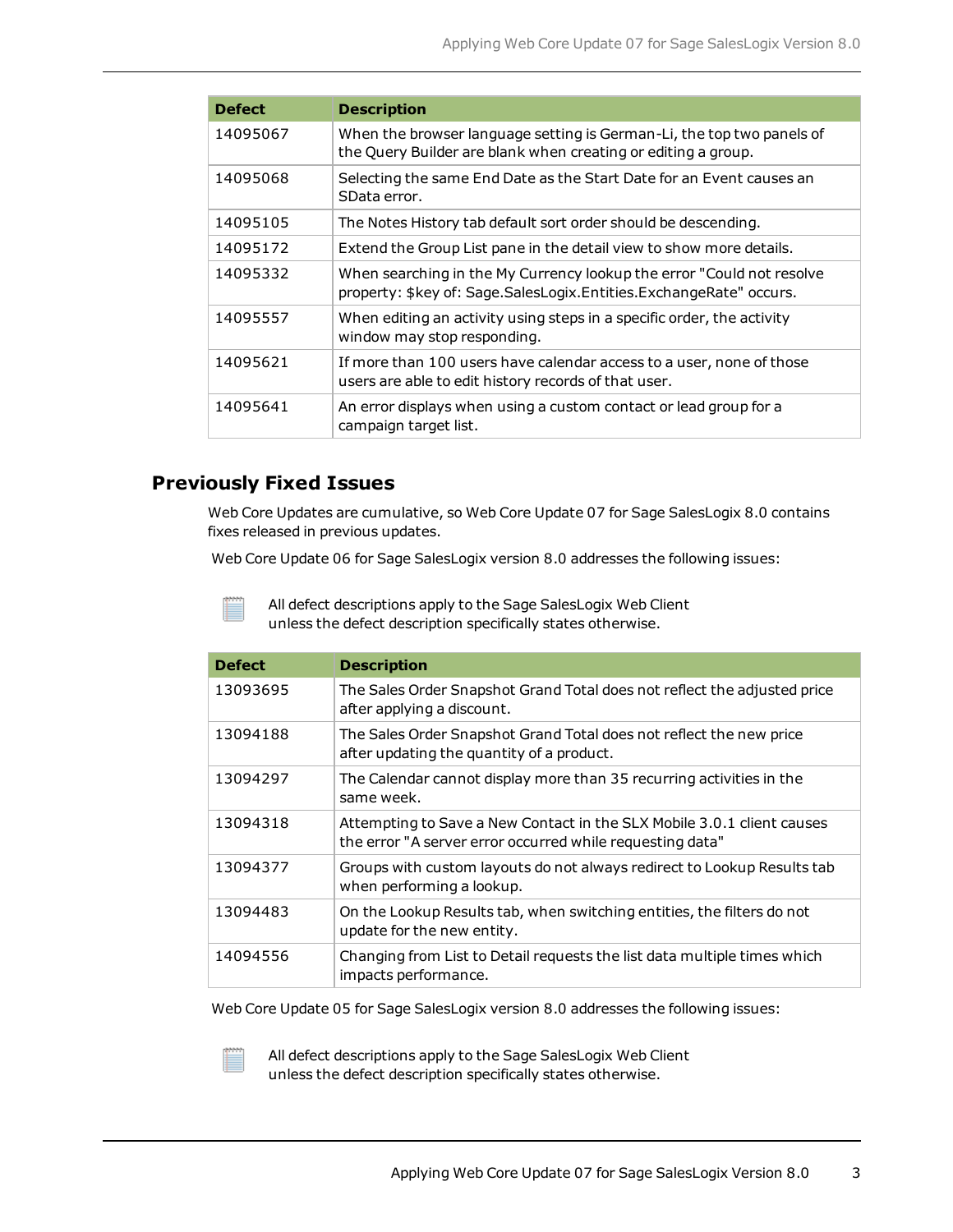| <b>Defect</b> | <b>Description</b>                                                                                                                                                     |
|---------------|------------------------------------------------------------------------------------------------------------------------------------------------------------------------|
| 1-80625       | When a large volume of records is requested, "The data necessary to<br>complete this operation is not yet available" error message occurs and<br>groups fail to load.  |
| 13091880      | On Sales Process, manually updating the "Completed On" date on an<br>already completed stage doesn't work.                                                             |
| 13092585      | Changes made to dates on the Sales Process tab do not save.                                                                                                            |
| 13092664      | The User Lookup filter type prohibits refresh of the filter list on group<br>change.                                                                                   |
| 13092715      | Activities disappear momentarily from Calendar Week and Work Week<br>View when there are more than 10 activities on that day of the week.                              |
| 13092724      | Creating a Group that uses the 'Within the last xxx days' displays as the<br>default SQL date of 18991230 (30/12/1899).                                                |
| 13092782      | A count query should not occur every time a user navigates to the next<br>or previous record.                                                                          |
| 13092850      | Sage SalesLogix Client and Web Client calendars calculate the display of<br>completed Activities differently.                                                          |
| 13092878      | When an activity is completed As Scheduled it populates the History<br>completed date with the start date of the activity.                                             |
| 13092912      | Web Viewer users are unable to see their calendar.                                                                                                                     |
| 13092945      | Web Client calendar only displays the latest 100 completed items on the<br>calendar for each user.                                                                     |
| 13092973      | When exporting any group to a standard csv file, the file produces<br>extraneous code.                                                                                 |
| 13092982      | Double-clicking on tabs in the Detail view causes the tab to stop<br>responding at 'Loading' with a server time out error.                                             |
| 13092993      | The Account Timeline Mashup displays an error if there are null values<br>when subtracting values.                                                                     |
| 13093043      | The calendar displays only the latest 100 activity items on the calendar<br>for each user.                                                                             |
| 13093076      | An error displays if there is a failed SData login attempt.                                                                                                            |
| 13093094      | When a group contains conditions with the operator 'within last xxx<br>days' and value '365', the "We're sorry, your request could not be<br>completed." error occurs. |
| 13093106      | Exception errors occur when selecting Status filters within the My<br>Tickets group.                                                                                   |
| 13093133      | When the browser language setting is "En-gb" and a user creates or<br>edits a group, the top two panels in the Query Builder screen are blank.                         |
| 13093161      | The Primary Shipping flag switches to the Primary Billing flag when<br>editing an account with two identical addresses (except for the Address<br>Type).               |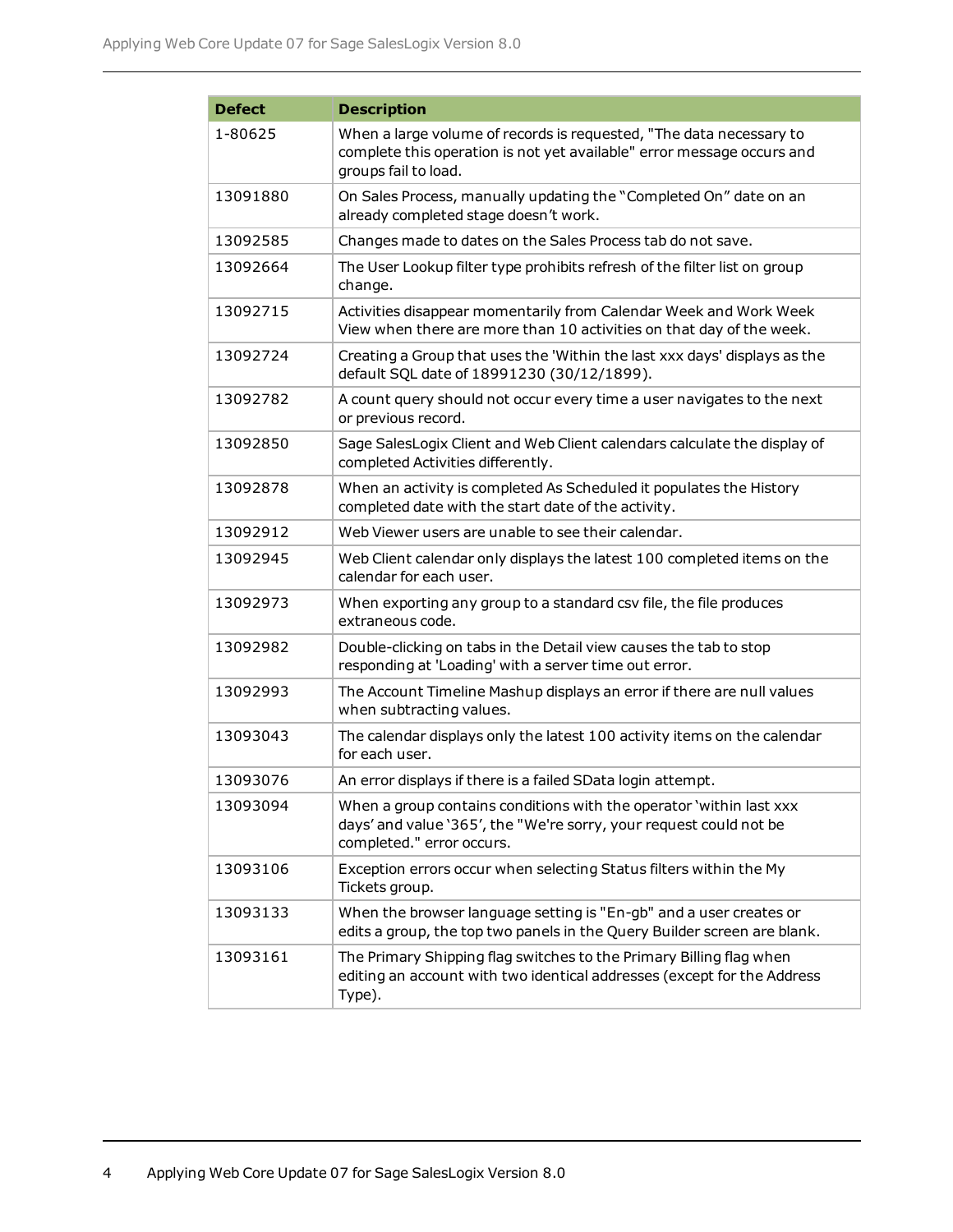| <b>Defect</b> | <b>Description</b>                                                                                                                                                   |
|---------------|----------------------------------------------------------------------------------------------------------------------------------------------------------------------|
| 13093446      | When clicking an account hyperlink generated from a group list widget<br>on the Dashboard, the error ""We're sorry, your request could not be<br>completed"displays. |
| 13093657      | After applying 8.0 Web Core Update 04 and 8.0 Web Model Update 04,<br>dragging and dropping of calendar items stops working after the first use.                     |

Web Core Update 04 for Sage SalesLogix version 8.0 addresses the following issues:

All defect descriptions apply to the Sage SalesLogix Web Client unless the defect description specifically states otherwise.

| <b>Defect</b> | <b>Description</b>                                                                                                                                                                                               |
|---------------|------------------------------------------------------------------------------------------------------------------------------------------------------------------------------------------------------------------|
| No Defect $#$ | Users who log onto the Web Client as Administrator and expand the<br>Navigation menu Administrator button see that the menu item<br>previously named Integration Setup is now named SData Sync<br>Configuration. |
| 1-80268       | When a picklist field is set to Required Entry, the field must be populated<br>in order to cancel out of a form.                                                                                                 |
| 11082197      | After exporting a group to Excel, the time displays without taking GMT<br>into consideration.                                                                                                                    |
| 11084057      | In some instances a user assigned to a department that is on a team<br>cannot see accounts owned by the team.                                                                                                    |
| 12086337      | When logged in as Admin, on the Welcome page, if you have stacking<br>tabs, you cannot scroll past the last tab on the bottom.                                                                                   |
| 12090001      | An HTTP 500 error is generated when using SendSLX, uploading an<br>attachment with a name that exactly matches the exclamation+ID<br>prefixed physical file name of an existing attachment.                      |
| 12090841      | When adding, editing, or copying a user group, a different child node is<br>displayed in the table section.                                                                                                      |
| 13091221      | In the Application Architect Form Designer, if an entity is added via<br>bundle or from scratch, it is not visible in C# code snippets until the users<br>logs off and logs on again.                            |
| 13091498      | Users should not be able to type in a Web pick list when the attribute<br>"Text must match a list item" is assigned.                                                                                             |
| 13091548      | Unexpected initial token 'None' when populating object. Expected JSON<br>object or array. Path ", line 0, position 0.                                                                                            |
| 13091625      | JsonSerializationException: Unexpected initial token 'Boolean' when<br>populating object. Expected JSON object or array.                                                                                         |
| 13091693      | Leading zeros are stripped when Exporting to Excel in the Web Client.                                                                                                                                            |
| 13091720      | Company is spelled incorrectly on the Activity detail view in the list view.                                                                                                                                     |
| 13091792      | Sales Order Snapshot Grand Total displays an incorrect value when the<br>initial product price is zero.                                                                                                          |
| 13091846      | An error displays if a group has returned distinct records and then sorting<br>is performed on a calculated field.                                                                                               |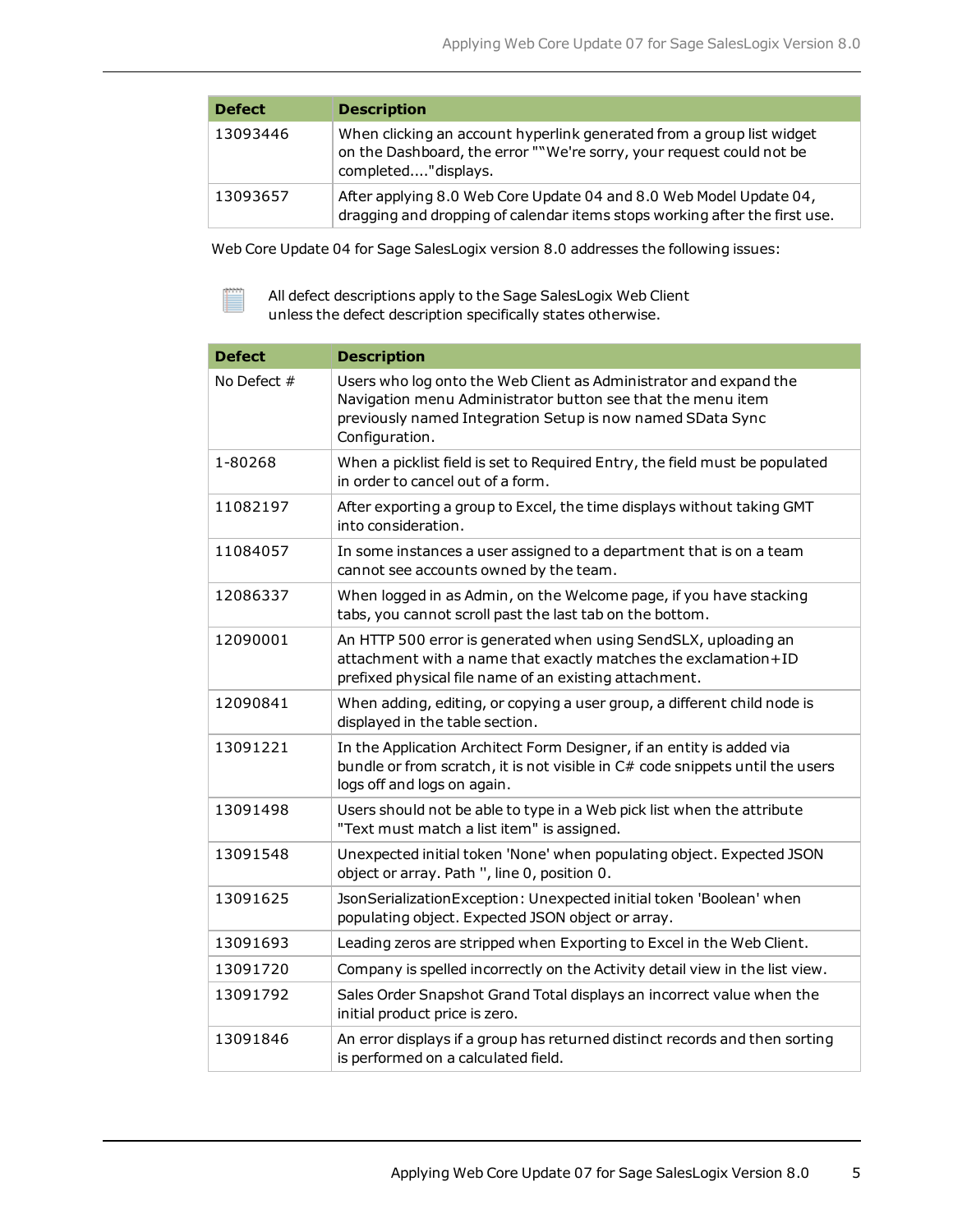| <b>Defect</b> | <b>Description</b>                                                                                                                                                                                                                                |
|---------------|---------------------------------------------------------------------------------------------------------------------------------------------------------------------------------------------------------------------------------------------------|
| 13091886      | Under certain conditions Activity Notes field scrollbars do not function.                                                                                                                                                                         |
| 13091910      | In the Application Architect, the SData portal is missing<br>Sage.SalesLogix.API.dll from the list of Support Files.                                                                                                                              |
| 13091916      | Web Client does not permit extended characters in any email or URL<br>field.                                                                                                                                                                      |
| 13091924      | In the Application Architect, an error occurs closing a new C# snippet for<br>a new business rule.                                                                                                                                                |
| 13091955      | The Job Service should ignore retired users and template users when<br>dealing with auto rollover of activities, and gracefully handle users<br>without a TimeZone set in the database.                                                           |
| 13091959      | An error is displayed when the logged in user tries to complete an Activity<br>to which he/she has Edit Calendar access.                                                                                                                          |
| 13091994      | The SData Requests for Literal Key Values is not appropriately caching<br>the resource in second level cache. This impacts performance.                                                                                                           |
| 13092032      | Actual Amount of a Closed Opportunity does not update using the correct<br>currency.                                                                                                                                                              |
| 13092048      | Attempting to delete a Lead that has an activity associated to it<br>generates an error if the logged in user does not have delete calendar<br>access to the activity's leader's calendar.                                                        |
| 13092062      | Code snippets using the OnLoad Event do not get bundled properly in<br>Application Architect.                                                                                                                                                     |
| 13092080      | When exporting a contract group to Excel, the Service Type and Contract<br>type fields are exported as database IDs instead of text.                                                                                                              |
| 13092090      | When adding an attachment, after selecting a file and then clicking the<br>Select Different File button to select a different file, the following error<br>displays. "The requested operation could not be completed, please try<br>again later." |
| 13092094      | In the Application Architect, the display names for Enum data type items<br>are not included in bundles.                                                                                                                                          |
| 13092097      | Save button for Accounts does not save changes to 'Primary Billing' or<br>'Primary Shipping' check boxes when editing addresses.                                                                                                                  |
| 13092099      | When navigating between tabs on a detail view the "You may have<br>unsaved data" message displays.                                                                                                                                                |
| 13092105      | In the Application Architect,-expanding the bundle manifest hierarchy<br>causes stack overflow errors when entity properties cannot be resolved<br>in the main project model.                                                                     |
| 13092106      | In the Application Architect, duplicate bundle installation logs need to be<br>more specific.                                                                                                                                                     |
| 13092107      | In the Application Architect, temporary tmpN directories should be<br>deleted after bundle installation.                                                                                                                                          |
| 13092112      | GroupInfo should force logging of its SQL when a DbException is<br>encountered if the sage.platform.data.enableQueryLogging application<br>setting is set to false (the default).                                                                 |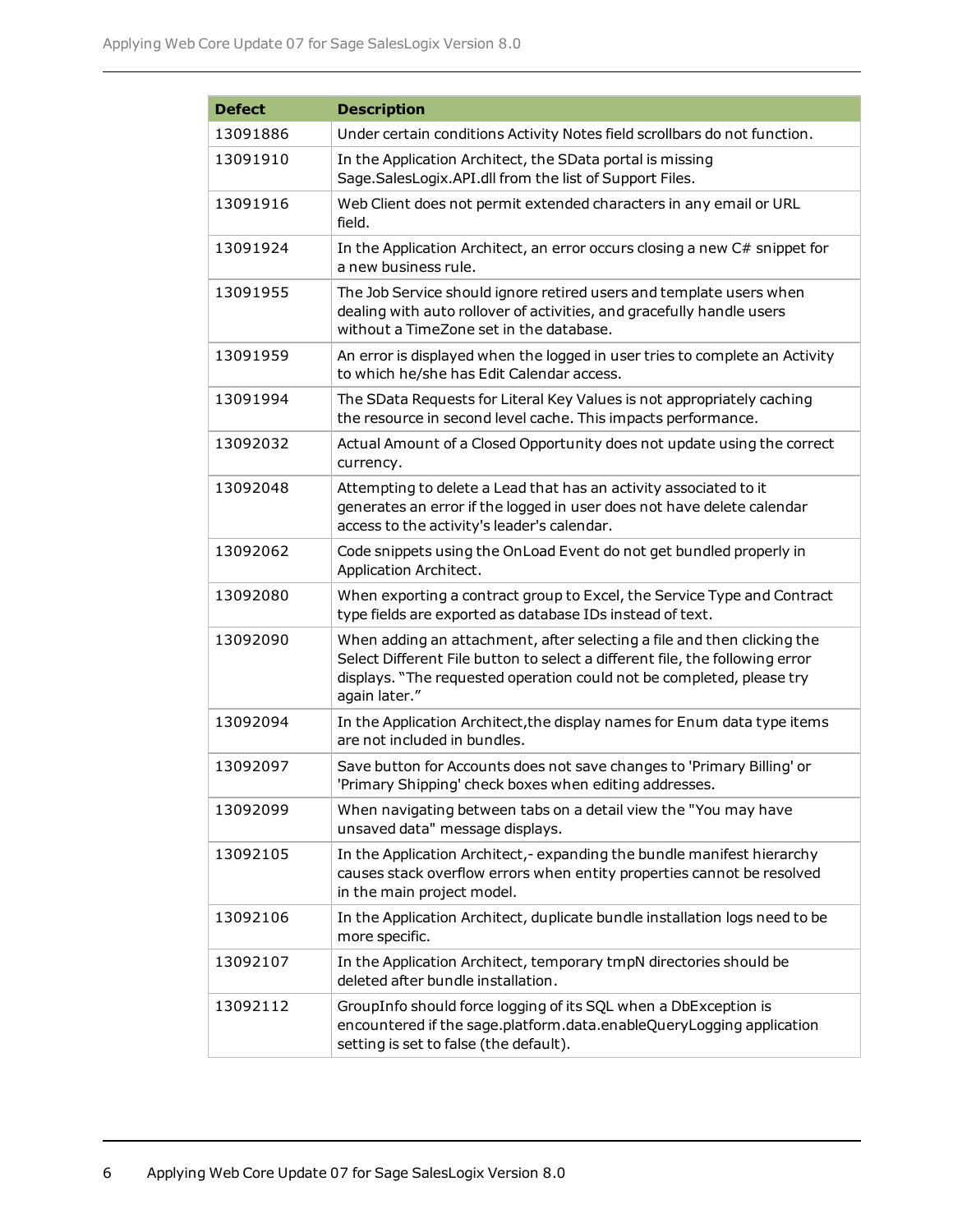| <b>Defect</b> | <b>Description</b>                                                                                                                                                                                                  |
|---------------|---------------------------------------------------------------------------------------------------------------------------------------------------------------------------------------------------------------------|
| 13092155      | Receive an error trying to convert a lead via the Add Contact option in the<br>Convert Lead dialog when the Lead has an activity leader that is not<br>someone the logged in user has calendar access to.           |
| 13092176      | When logged on to the Web Client as Admin, the navigation calendar<br>does not load and the timeless activities and completed timeless<br>activities sections are empty and without a grid.                         |
| 13092187      | When merging account records, all addresses from both accounts should<br>remain, but only the source account's primary address should be the<br>primary address. Primary flags are now correct after Account merge. |
| 13092224      | When using the SalesLogix Web Client on Internet Explorer 9 (version<br>9.0.16 KB2829530) users cannot save Opportunity data after changing<br>the status.                                                          |
| 13092236      | Web Client navigation buttons select all records from the database five<br>times when using Oracle.                                                                                                                 |
| 13092308      | The Sales Order Snapshot Grand Total should not include the shipping<br>amount being taxed.                                                                                                                         |
| 13092319      | Unable to add attachments while scheduling an Activity to complete in<br>the Web Client.                                                                                                                            |
| 13092335      | Attachments do not display in Internet Explorer 10 if the file name<br>contains a space.                                                                                                                            |
| 13092454      | When adding a picklist control and setting the StorageMode to 'Code',<br>any value set within the UI causes an exception to be thrown stating<br>that value was not found.                                          |
| 13092458      | Need improved diagnostic information written to the install log when an<br>error occurs.                                                                                                                            |
| 13092489      | A Memory leak occurs in the VFS Configuration logic if memcache is<br>incorrectly set up or caching is set up to use in-memory.                                                                                     |
| 13092515      | An error displays when updating Opportunities or deleting a Lead - Job<br>Service issue.                                                                                                                            |
| 13092625      | Two warning messages appear in the Event Viewer for the same error,<br>one for Web Client and one for SData.                                                                                                        |
| 13092650      | Remove Account from Contact merge list.                                                                                                                                                                             |
| 13092665      | When editing an Opportunity Contact, get "Could not find the dynamic<br>method EditOpportunityContact.cmdOK_OnClick".                                                                                               |
| 13092691      | On SdataSummaryViewDataManager.js a property called<br>"useBathRequest" should be spelled "useBatchRequest".                                                                                                        |

Web Core Update 04 for Sage SalesLogix version 8.0 addresses the following Accounting Integration issues:

| <b>Defect</b> | <b>Description</b>                                                                                                            |
|---------------|-------------------------------------------------------------------------------------------------------------------------------|
| 13092194      | When synchronizing from X3 to SalesLogix, the default Account Type is<br>set to Prospect instead of Customer.                 |
| 13092226      | Multiple Addresses added at once via SData or Integration Contract will<br>have the IsPrimary and IsMailing flag set for all. |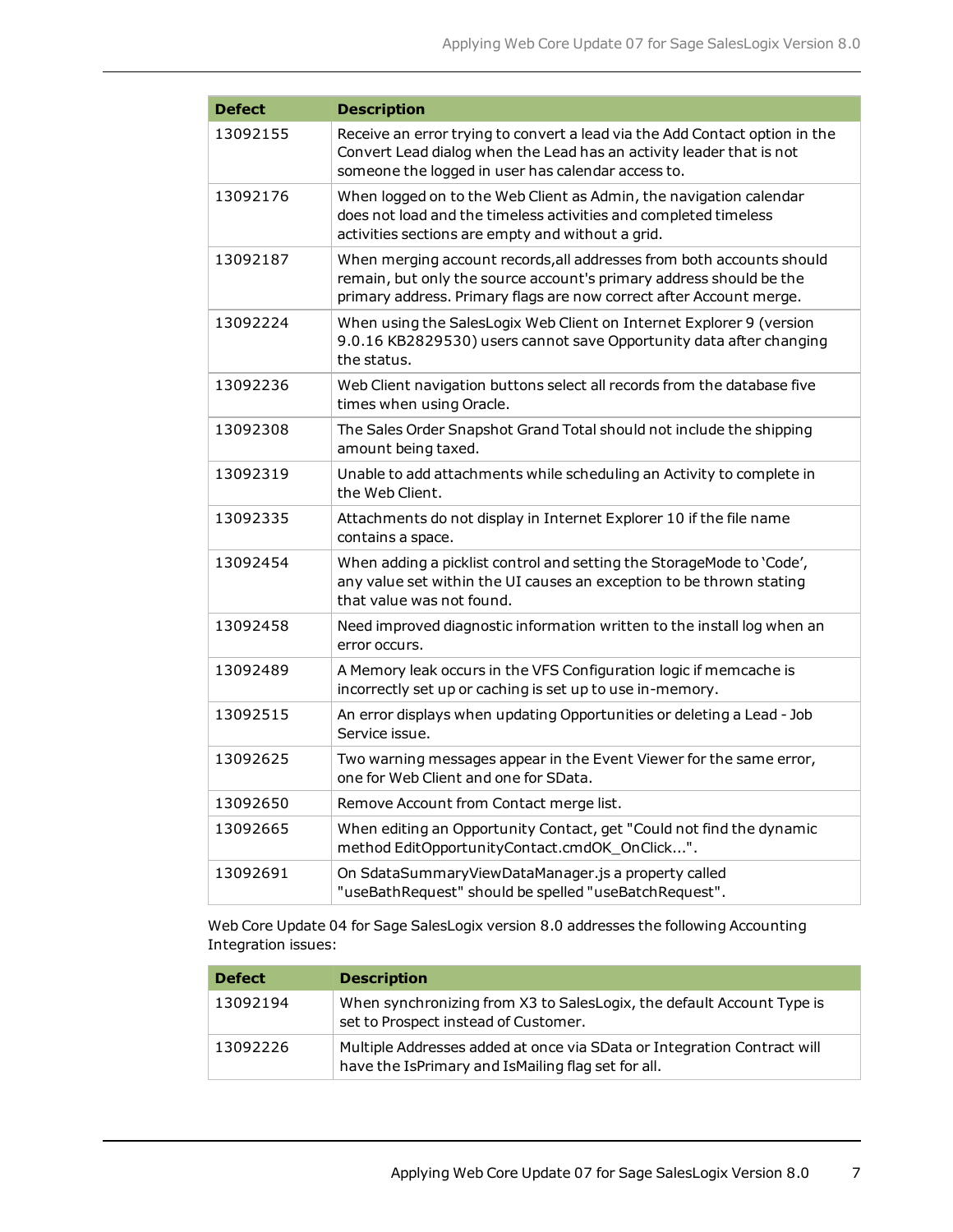| <b>Defect</b> | <b>Description</b>                                                                                   |
|---------------|------------------------------------------------------------------------------------------------------|
| 13092256      | SData creates empty GUID for GlobalSyncID on all new Accounts and<br>Contacts.                       |
| 13092353      | SData Sync Engine - Add ability to execute sync jobs at different<br>intervals for each integration. |

Web Core Update 03 for Sage SalesLogix version 8.0 addresses the following issues:

| <b>Defect</b> | <b>Description</b>                                                                                                                                                                                                |
|---------------|-------------------------------------------------------------------------------------------------------------------------------------------------------------------------------------------------------------------|
| 1-79390       | SData - The logon page User Name is case sensitive for Oracle only.                                                                                                                                               |
| 12087012      | A long-running script error message displays when navigating to a list or<br>detail view on database with a large number of groups, for example 300<br>or more.                                                   |
| 12090662      | The Entity Wizard, "Add property" and "Remove selected property" icons<br>do not have visible text for screen readers.                                                                                            |
| 13091221      | In the Application Architect Form Designer, when an entity is added<br>manually or via bundle the entity is not visible in C# code snippet until<br>logging out and logging back in to the Application Architect. |
| 13091258      | Defect Groups do not sort correctly.                                                                                                                                                                              |
| 13091296      | Unable to create local join for a User group.                                                                                                                                                                     |
| 13091303      | Add support for storing the Job Server Jobstore.db in a location specified<br>by environment variables.                                                                                                           |
| 13091322      | Web Client using concurrent license and windows authentication requires<br>1 more license than the number of users in order to log in all authorized<br>users.                                                    |
| 13091328      | In the Application Architect New Entity wizard, if the display name<br>contains an underscore, then on the final step the error "The specified<br>SData path name contains illegal characters." displays.         |
| 13091357      | When adding content to a two column dashboard, if content is only added<br>to the right side, then the dashboard tab will not display.                                                                            |
| 13091454      | When accessing Web Reporting in an upgraded environment, the<br>following error may occur,"We're sorry, you've encountered an error. If<br>applicable, please try again. HTTP status" AjaxErrorResponse (576)".   |
| 13091470      | When installing a Web bundle containing Web Reporting Portal<br>customizations, the following error occurs, "Error installing context<br>item".                                                                   |
| 13091474      | Customizations may cause the error "A smart part associated with this<br>page has failed to load. Could not find part of the path".                                                                               |
| 13091485      | Modify the SData attachments endpoint to support dynamic schema<br>updates.                                                                                                                                       |
| 13091521      | UserOptionsService has a threading issue if UserID is null or empty.                                                                                                                                              |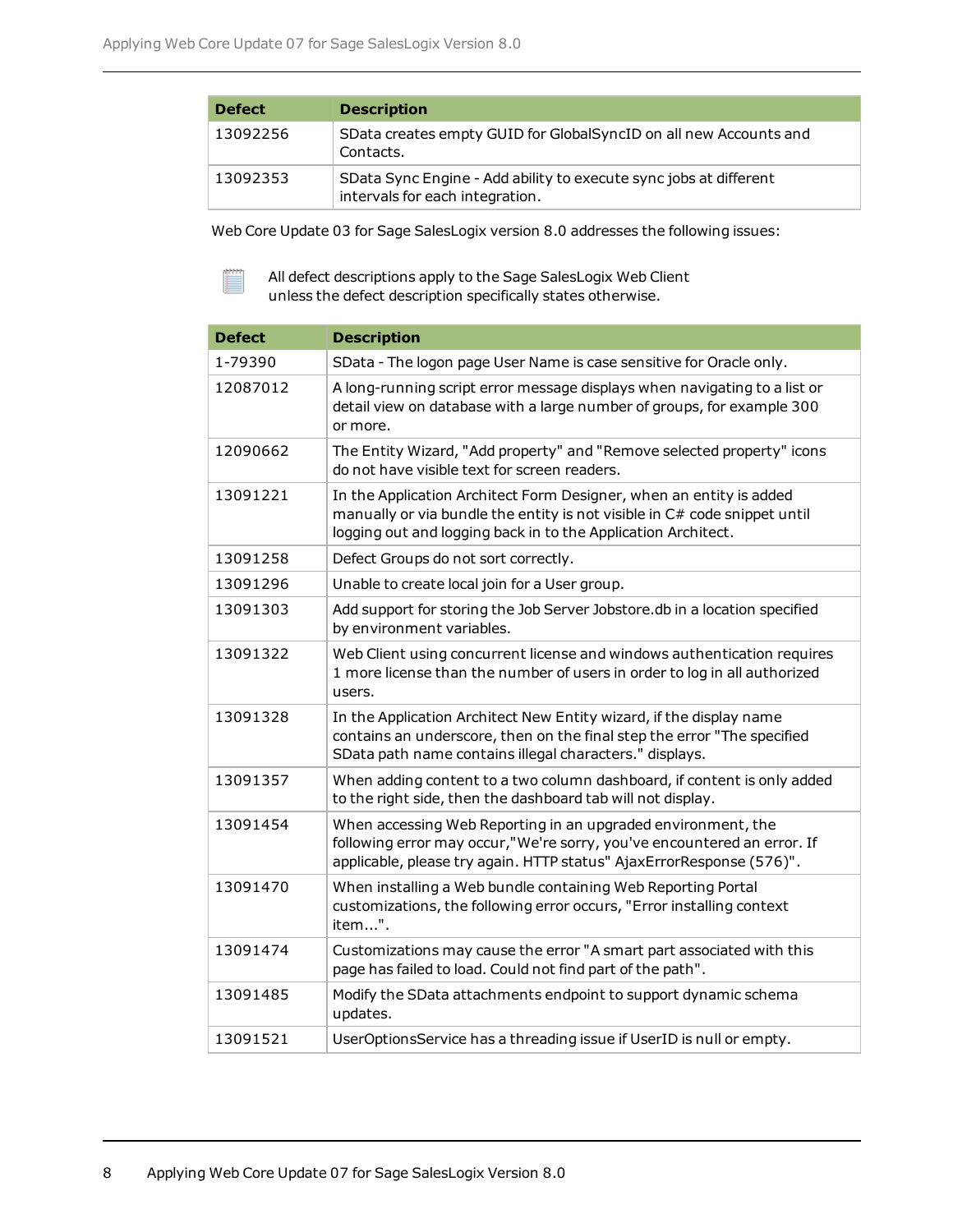| <b>Defect</b> | <b>Description</b>                                                                                                                                                                                                                                                                                                                                                |
|---------------|-------------------------------------------------------------------------------------------------------------------------------------------------------------------------------------------------------------------------------------------------------------------------------------------------------------------------------------------------------------------|
| 13091542      | The Contact Account manager is not updated after choosing to update<br>the account manager in the Update Contact Options dialog box.                                                                                                                                                                                                                              |
| 13091546      | Moving a contact without selecting the"Use the targets account's address<br>and phone number information" option results in mismatched or lost<br>data.                                                                                                                                                                                                           |
| 13091561      | SData Portal Authentication messages should be changed from Errors to<br>Warnings in the Event Log.                                                                                                                                                                                                                                                               |
| 13091565      | Merging two accounts owned by Everyone causes the error "You do not<br>have the required security access for the selected records."                                                                                                                                                                                                                               |
| 13091570      | IE9 only: When pasting the Copy Contact Detail content from the Web<br>Client to Microsoft Word it adds extra padding lines between data.                                                                                                                                                                                                                         |
| 13091591      | When scheduling a weekly recurring activity for days of the week with an<br>"end by date" the activity is created with an incorrect number of<br>iterations.                                                                                                                                                                                                      |
| 13091595      | Unhandled exception error displays when saving a Lead with Activities<br>associated to other users.                                                                                                                                                                                                                                                               |
| 13091602      | When editing two Price Levels consecutively, the last one edited goes<br>blank or the entire grid goes blank after clicking the Save button.                                                                                                                                                                                                                      |
| 13091614      | Multiple requests are generated for the same filter.                                                                                                                                                                                                                                                                                                              |
| 13091628      | When creating a group with a name that already exists, the "An error<br>occurred attempting to create an ad hoc group." message is displayed<br>instead of the correct error, "The group name is already in use."                                                                                                                                                 |
| 13091630      | System.NullReferenceException: "Object reference not set to an instance<br>of an object" error displays when the account page is loaded.                                                                                                                                                                                                                          |
| 13091631      | DiagnosesException: "Could not locate the given timezones" error<br>displays when a user does not select a time zone to compare to in the<br>time zone calculator before clicking the Compare button.                                                                                                                                                             |
| 13091635      | Sage.SalesLogix. Web should log all Forms authentication decryption<br>exceptions as Errors and should use the log4net logging mechanism<br>instead of EventLog. WriteEntry.                                                                                                                                                                                      |
| 13091636      | The Sage.Platform.Messaging.Transport.Wcf.MessageBusCallback<br>warnings should use a unique EventID.                                                                                                                                                                                                                                                             |
| 13091642      | The error "This search is returning too many potential matches" should<br>be changed to a warning.                                                                                                                                                                                                                                                                |
| 13091680      | If a Lookup Results group is shared across entities, and sorted by a<br>column that is not available in one of the entities, when the user opens<br>the group in the entity without the missing column, the following error<br>displays "We're sorry, you've encountered an error. If applicable, please<br>try again. HTTP status: Internal Server Error (500)." |
| 13091688      | CommandParameters that are used in version 8.0 are not stripped by the<br>TSLQuery StripParameters method.                                                                                                                                                                                                                                                        |
| 13091692      | Report drop down list is blank when a report description contains carriage<br>returns.                                                                                                                                                                                                                                                                            |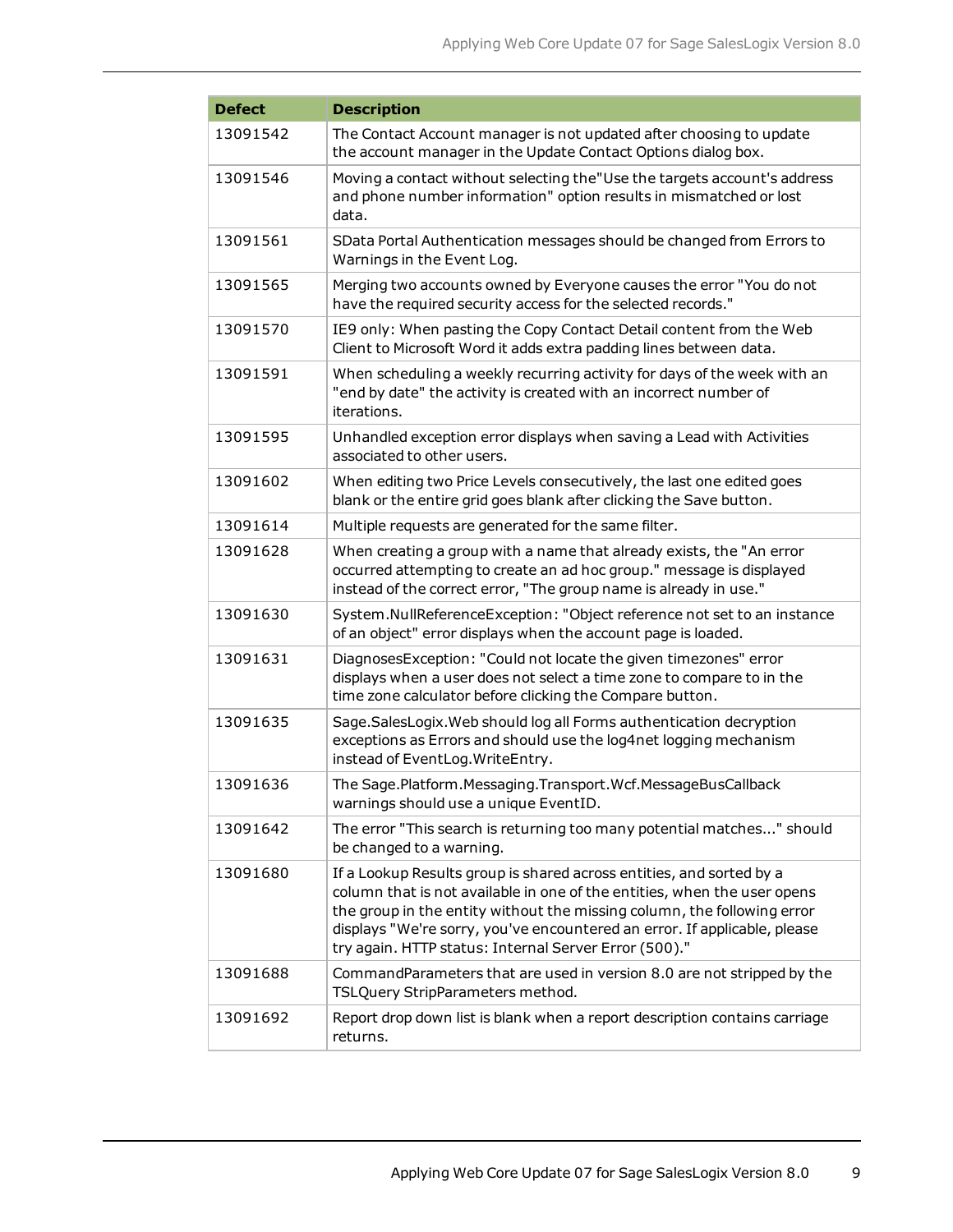| <b>Defect</b> | <b>Description</b>                                                                                                                                                                                                                                                                                                                                                                                                                                                                                            |
|---------------|---------------------------------------------------------------------------------------------------------------------------------------------------------------------------------------------------------------------------------------------------------------------------------------------------------------------------------------------------------------------------------------------------------------------------------------------------------------------------------------------------------------|
| 13091714      | In the Application Architect, a Null reference exception occurs when<br>attempting to export the full VFS.                                                                                                                                                                                                                                                                                                                                                                                                    |
| 13091715      | In the Application Architect, an out of memory exception occurs when<br>exporting a large VFS.                                                                                                                                                                                                                                                                                                                                                                                                                |
| 13091716      | When editing snippet properties, the Intellisense list is incomplete.                                                                                                                                                                                                                                                                                                                                                                                                                                         |
| 13091740      | When using IE 10 as the browser, on the confirmation views, the Contact<br>and Lead options are cut off and have a boxed border.                                                                                                                                                                                                                                                                                                                                                                              |
| 13091761      | The XMLSCHEMA will not rebuild when the wrong method is used to<br>insert an XML string.                                                                                                                                                                                                                                                                                                                                                                                                                      |
| 13091763      | The Calendar Users list on the Calendar only displays 25 users at a time,<br>so if a selected user is not in the top 25 users, then that user's calendar<br>cannot be seen.                                                                                                                                                                                                                                                                                                                                   |
|               | Note: The fix for this defect involves a change to the Calendar user<br>interface. Users can now click Edit Calendar Users to customize the<br>Calendar Users list. The Edit Calendar Users dialog box allows users to<br>select the check boxes of the users to display in the Calendar Users list.<br>The logged in user is selected by default and cannot be cleared. Users can<br>select up to 25 users for the Calendar Users list, however users may still<br>only view up to four calendars at a time. |
| 13091764      | Inserting the XMLSCHEMA plugin fails when executed through<br>GroupManager.aspx.                                                                                                                                                                                                                                                                                                                                                                                                                              |
| 13091786      | Numeric control bound to a Double field displays incorrect value or NaN in<br>the Web Client.                                                                                                                                                                                                                                                                                                                                                                                                                 |
| 13091811      | When using IE 10 as the browser and e-mailing details from Ticket Detail<br>the detail view goes blank and it does not bring up the e-mail.                                                                                                                                                                                                                                                                                                                                                                   |
| 13091824      | Multiple adapters registered using the same root path do not display all<br>resources when the root path is queried.                                                                                                                                                                                                                                                                                                                                                                                          |
| 13091825      | SData Services needs to support Port Forwarding (x-forwarded-port<br>header).                                                                                                                                                                                                                                                                                                                                                                                                                                 |
| 13091832      | Label for Date Range on the tab Notes/History is not localized.                                                                                                                                                                                                                                                                                                                                                                                                                                               |
| 13091851      | In the Application Architect Bundle Manager, cannot toggle the Active flag<br>on a Post Execute Step.                                                                                                                                                                                                                                                                                                                                                                                                         |
| 13091877      | An error displays when selecting Tools, Manage Widgets in the Application<br>Architect.                                                                                                                                                                                                                                                                                                                                                                                                                       |
| 13091898      | After applying 8.0 Web Core Update 02, timeless and completed timeless<br>activities are not displaying on the Calendar.                                                                                                                                                                                                                                                                                                                                                                                      |
| 13091935      | Unable to Build Web Platform after installing SSAA 1.1 bundle when Web<br>Core Update 02 was installed first.                                                                                                                                                                                                                                                                                                                                                                                                 |

Web Core Update 02 for Sage SalesLogix version 8.0 addresses the following issues: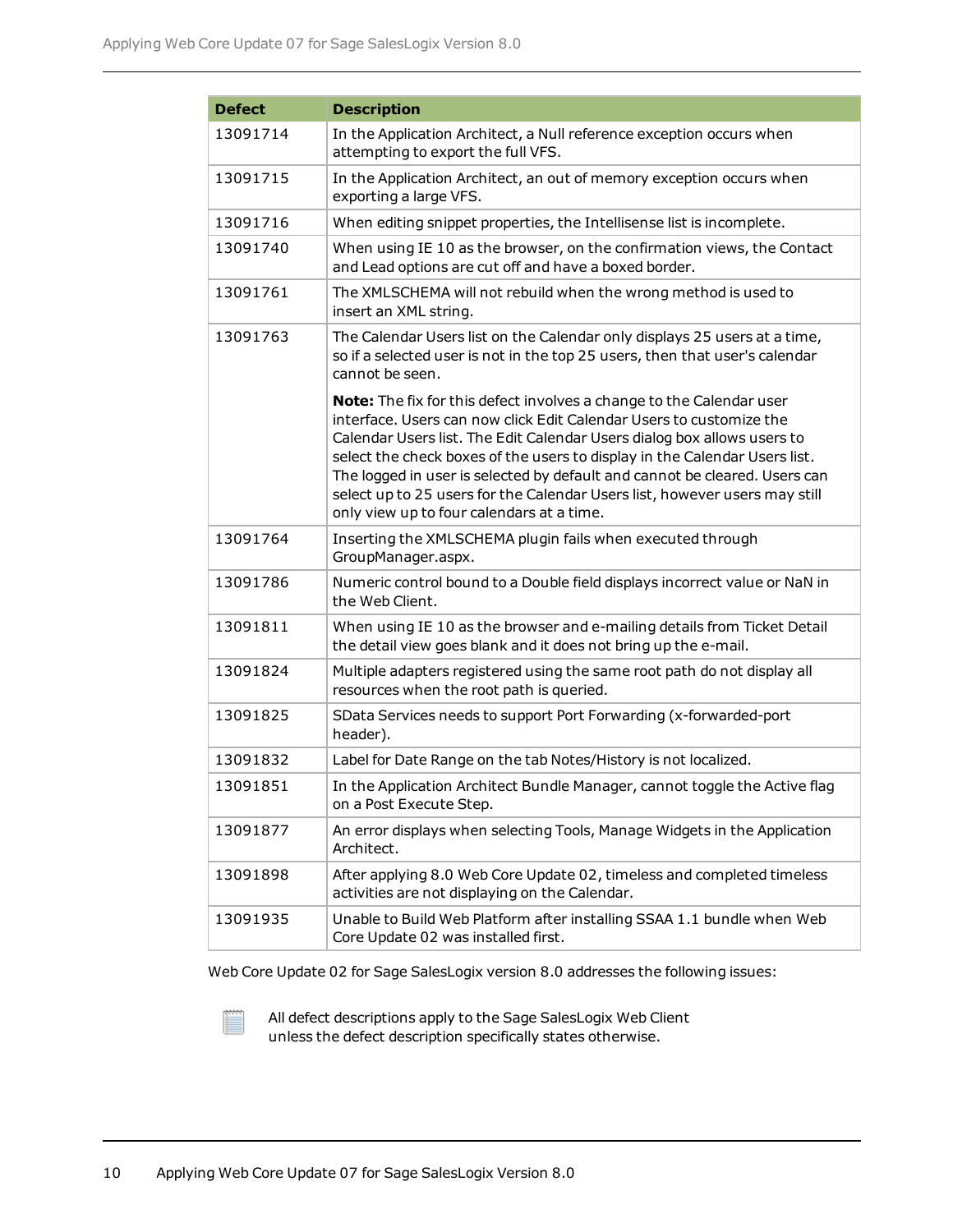| <b>Defect</b> | <b>Description</b>                                                                                                                                                                                                               |
|---------------|----------------------------------------------------------------------------------------------------------------------------------------------------------------------------------------------------------------------------------|
| 1-78838       | In the Application Architect, Filters created using Standard SLX ID's are<br>displayed as a UserID rather than the User name.                                                                                                    |
| 1-81780       | 'The server request timed out' error occurs when deleting an account<br>with custom code applied to the OnAfterUpdate rule.                                                                                                      |
| 12089836      | When editing a Timeless Activity while the alarm is disabled, the alarm<br>appears to be based off midnight.                                                                                                                     |
| 12090119      | The default value for the picklist field is untranslated in a localized client.                                                                                                                                                  |
| 12090145      | In the Application Architect, the Select Target(s) dialog is untranslated in<br>a localized client.                                                                                                                              |
| 12090162      | Entity changes are not passed through to events correctly.                                                                                                                                                                       |
| 12090370      | After applying filters to a Lookup type filter and navigating between the<br>groups, the data on the list view is incorrect and there is no information<br>(filter summary or lookup filter) that the filters have been applied. |
| 12090445      | Fields defined as right justified on the Query Builder Layout tab are not<br>displaying as right justified in the list view.                                                                                                     |
| 12090514      | Untranslated strings in the Application Architect New Page Wizard dialog<br>in a localized client.                                                                                                                               |
| 12090518      | Untranslated strings in the Application Architect Rename Entity dialog in<br>a localized client.                                                                                                                                 |
| 12090623      | The Complete an Activity dialog box increases in size to accommodate<br>settings with multiple options, but does not decrease in size if the user<br>then reverts to settings with fewer available options.                      |
| 12090913      | When using the FireFox browser, in the Sales Order Product datagrid,<br>after editing the Adj Price field, entering a value like 100.1 and tabbing<br>out of the field, the value fails to commit.                               |
| 12090981      | When a user has blocked time on their calendar for a personal activity,<br>another user who is scheduling an activity and including the first user<br>does see that time as unavailable.                                         |
| 12091005      | Change the logging for the AuthTokenNullException from an Error to a<br>Warning.                                                                                                                                                 |
| 12091010      | Clicking Save Record as a Group to create a new ad hoc group from<br>records returned on the Lookup results tab creates a group containing all<br>records and not just those returned by the lookup filter.                      |
| 12091072      | In the Application Architect Form Designer C# snippet editor, intellisense<br>appears to be missing items that were available in SLX v7.5.4.                                                                                     |
| 12091103      | The Reset button does not clear the 'Attachment' filter field.                                                                                                                                                                   |
| 12091105      | Error adding a Contact Lead Source.                                                                                                                                                                                              |
| 12091111      | SLX SDK: Enable and generate xml file output for the API assemblies<br>from which it is missing.                                                                                                                                 |
| 12091130      | Cold Start issue - ObjectExpressionEnvironment.                                                                                                                                                                                  |
| 12091155      | In the Application Architect, the VFS form try/test fails periodically.                                                                                                                                                          |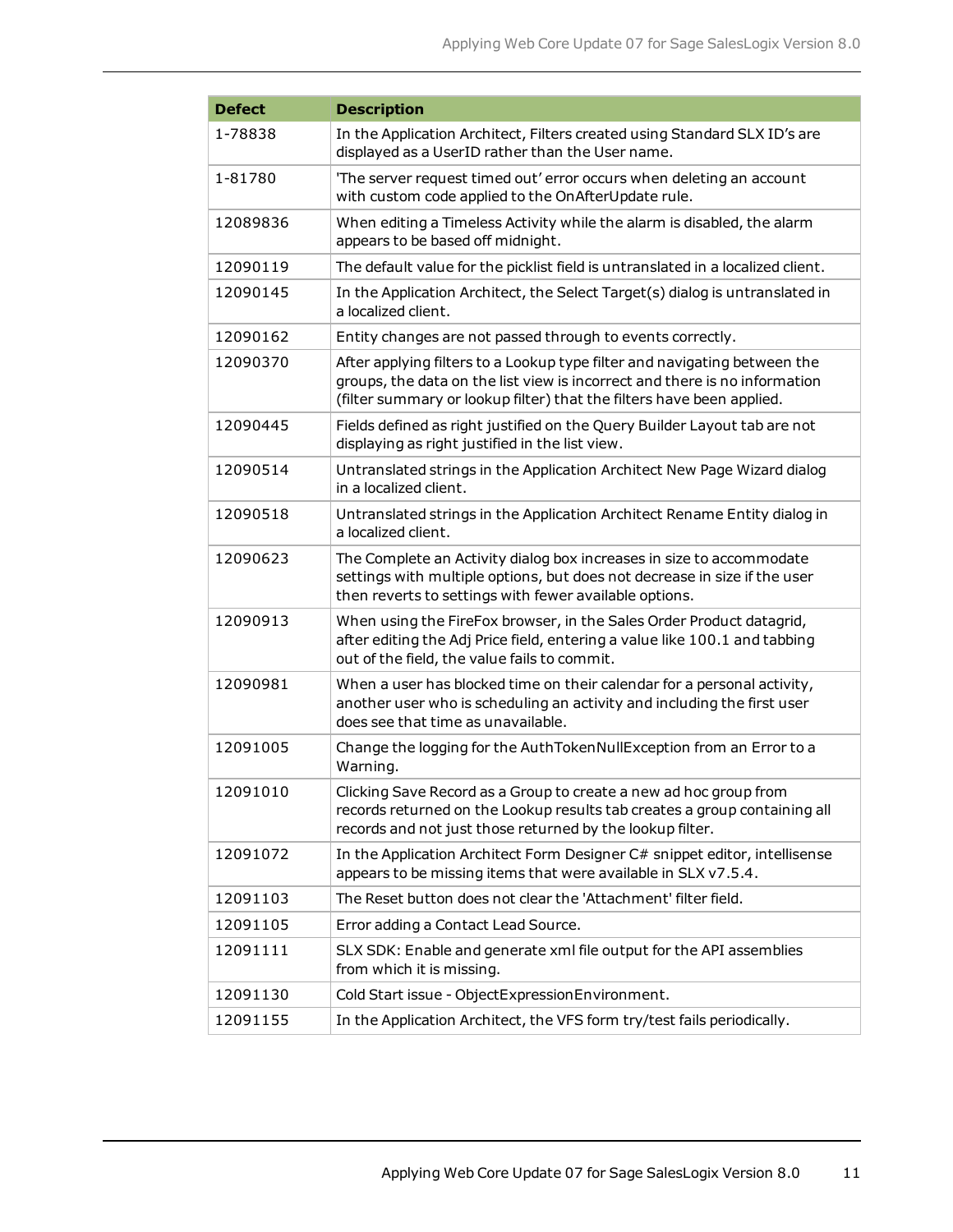| <b>Defect</b> | <b>Description</b>                                                                                                                                                                                                                                     |
|---------------|--------------------------------------------------------------------------------------------------------------------------------------------------------------------------------------------------------------------------------------------------------|
| 12091166      | When multi-currency is enabled, it is not possible to change the<br>opportunity product cost.                                                                                                                                                          |
| 12091167      | The Common Tasks Group List does not work on a mainview detail view<br>after performing a lookup in a localized client.                                                                                                                                |
| 12091168      | Complete activity result reverts to English value in a localized client.                                                                                                                                                                               |
| 12091186      | When using SSAA on SalesLogix v8.0, icons in the left navigation bar are<br>styled incorrectly.                                                                                                                                                        |
| 12091187      | When using SSAA on SalesLogix v8.0, extra blank spaces are visible at<br>the top (above the tabs).                                                                                                                                                     |
| 12091198      | Enables compatibility with Microsoft IE 10.                                                                                                                                                                                                            |
| 13091215      | SData Metrics Query generates bad SQL.                                                                                                                                                                                                                 |
| 13091225      | The CabPortalDeploymentAction.AfterDeployment() action incorrectly<br>attempts to update the Global.cs file to enable/disable dynamic form<br>support.                                                                                                 |
| 13091226      | Enables compatibility with Microsoft Windows Server 2012.                                                                                                                                                                                              |
| 13091227      | The AspNetDeploymentAction.AfterDeployment() action does not<br>remove localized versions of Portal.resx.                                                                                                                                              |
| 13091243      | After performing a lookup, the Contact Lookup no longer displays<br>contacts associated to the account.                                                                                                                                                |
| 13091244      | When running Intellisync, if a user has a password, then the following<br>error displays, "The Sync Client is unable to log on to the server using the<br>UserID and Password provided. Please try again."                                             |
| 13091302      | Cold Start Threading - Object reference not set to an instance of an<br>object. displays in the Event Log.                                                                                                                                             |
| 13091326      | Job Server is not correctly capturing and forwarding some error<br>messages to log4net.                                                                                                                                                                |
| 13091358      | The ASP.NET worker process can stop responding.                                                                                                                                                                                                        |
| 13091365      | The Application Architect VirtualFileSystemTable is storing an invalid UTC<br>timestamp for the ModifyDate.                                                                                                                                            |
| 13091378      | When formatting date strings to a proper date format, if the date is in<br>ISO format then an error occurs. Create Date on all of our entities, for<br>instance, is an ISO date, and in a string appears as the format: 2008-01-<br>05T07:00:00+00:00. |
| 13091396      | Enables compatibility with Microsoft Windows 8.                                                                                                                                                                                                        |
| 13091421      | The Add Content option becomes disabled when a Dashboard Tab exists<br>with the same name as the Add Content widget.                                                                                                                                   |
| 13091434      | When creating a bundle in the Application Architect, the VFS bundler<br>should not include the EntityResources.resx or any of the localized<br>versions of it.                                                                                         |
| 13091469      | Argument Not Null method is generating an extra Argument null<br>exception.                                                                                                                                                                            |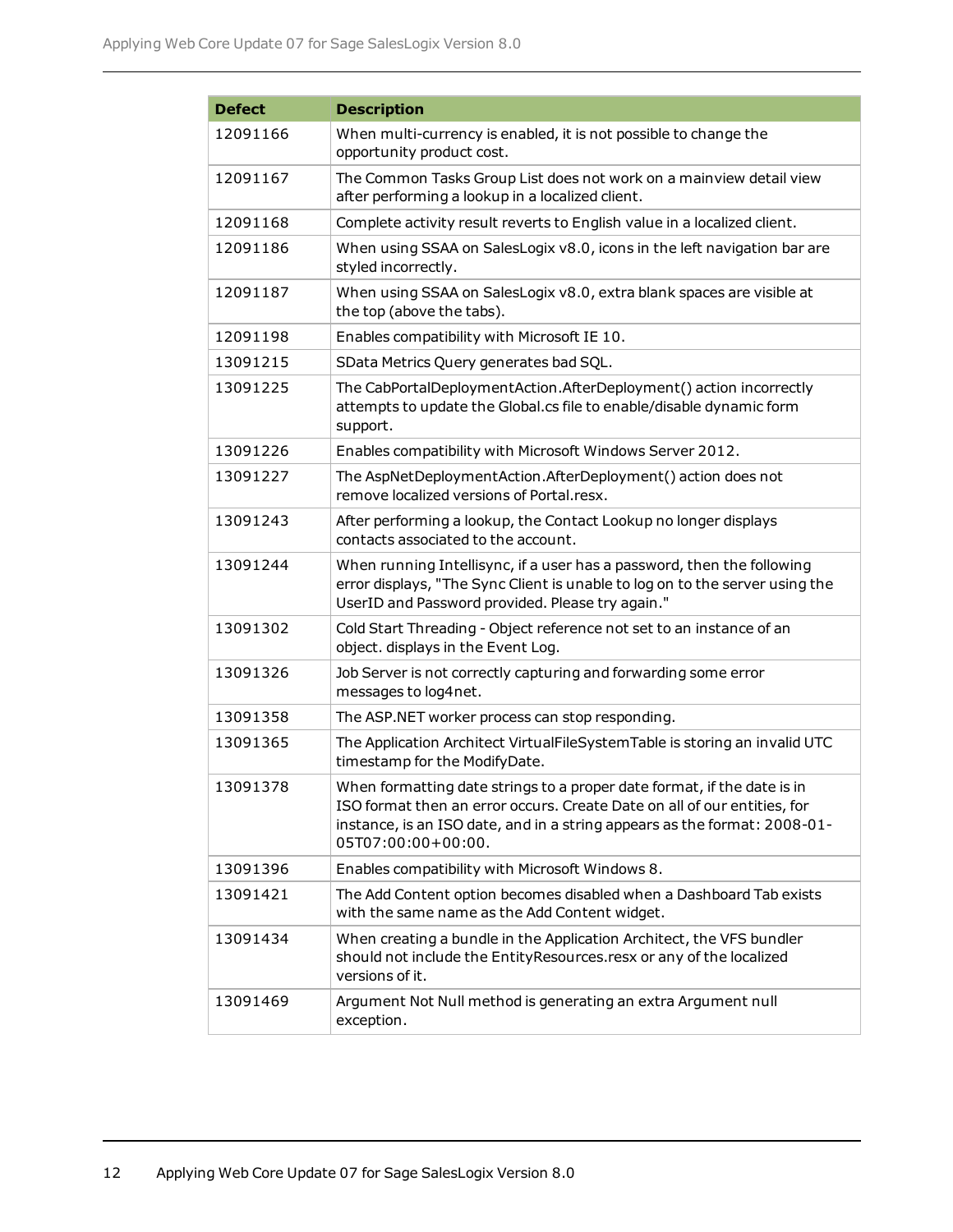| <b>Defect</b> | <b>Description</b>                                                                                                                                                            |
|---------------|-------------------------------------------------------------------------------------------------------------------------------------------------------------------------------|
| 13091475      | In the SalesLogix Web Server, preserve original stack traces in the SIF<br>when re-displaying the UserObservableException error.                                              |
| 13091477      | In the SalesLogix Web Server: Remove "OutputWindow" logging from<br>WebDialogService.ShowMessageEx.                                                                           |
| 13091478      | In the SalesLogix Web Server: Check for unrecognized table names in<br>GroupRequestHandler.GetEntity to avoid NullReferenceException.                                         |
| 13091480      | SalesLogix SDK: Enable easier inter-process events through the<br>integration of the CAB event broker with SalesLogix messaging server.                                       |
| 13091481      | An exception message appears when attempting to delete an account<br>that has an UUID but no Appid.                                                                           |
| 13091487      | In the SalesLogix Web Server: Certain conditions may cause the full<br>connection string to get logged to the event viewer.                                                   |
| 13091499      | In the GroupBuilder, FilterManager contains a threading issue.                                                                                                                |
| 13091534      | Improvements to the EventBrokerStrategy thread enable more reliable<br>use in a multi-user web context (ArgumentException).                                                   |
| 13091535      | Return a more meaningful error when parent entities don't exist in<br>nested metadata collection requests (NullReferenceException).                                           |
| 13091536      | GroupRequestHandler should not assume that<br>GroupContext.GetGroupInfoForTable always returns a value<br>(NullReferenceException, similar to 13091478).                      |
| 13091537      | TimezoneRequest contains the poorly worded error "Could not located<br>the given timezones".                                                                                  |
| 13091538      | Enables capturing the query text anytime SQL fails to execute, not just<br>in GroupBuilder.                                                                                   |
| 13091545      | Lazy loading appears to be disabled for the Plugin entity for lazy<br>properties (e.g. Plugin.Blob):                                                                          |
| 13091567      | The Discount is causing the Adj Price (User) to be changed from the value<br>entered.                                                                                         |
| 13091581      | In the Application Architect Bundle Model, after adding a new entity to<br>the project, trying to create manifest by project differences generates an<br>error.               |
| 13091588      | "SLXLEN is not a recognized built-in function name" error when<br>performing a Mail Merge.                                                                                    |
| 13091594      | The Web RemindersAndAlarms handler is passing an invalid _<br>timelessBeforeDate on the first day of the month. It is passing 00 for the<br>day when it should be passing 01. |
| 13091674      | Contacts from Outlook are not added to Sage SalesLogix when Intellisync<br>runs.                                                                                              |
| 13091691      | After opening an activity confirmation, the date is chabged to 1/1/2014<br>If the notification is accepted, the activity date is changed for all<br>members.                  |

Web Core Update 02 for Sage SalesLogix version 8.0 addresses the following Accounting Integration issue: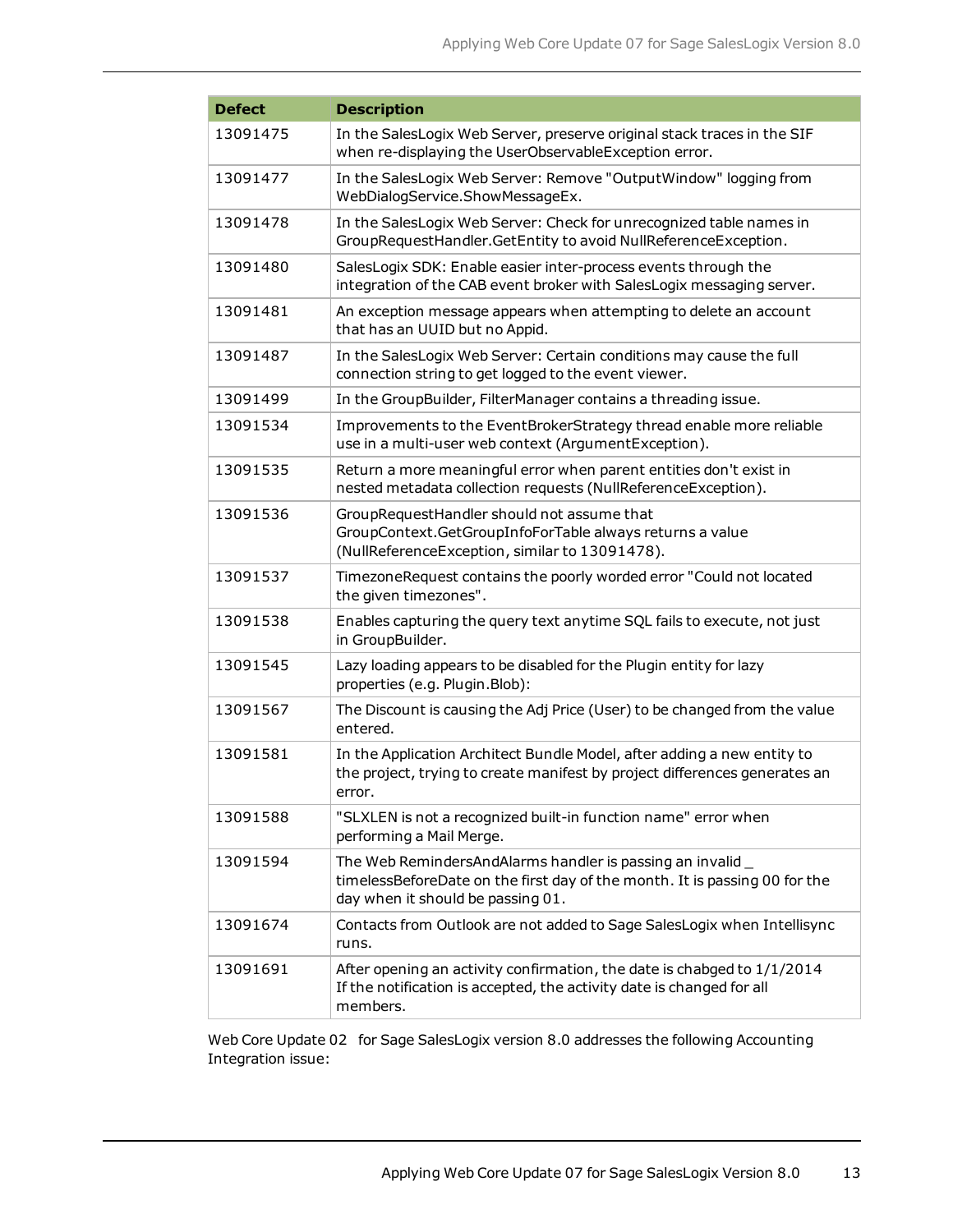F

| <b>Defect</b> | <b>Description</b>                                                                                                                         |
|---------------|--------------------------------------------------------------------------------------------------------------------------------------------|
| 12090818      | Address and Contact records merged from a SLX record are not synced to<br>X3 after completing a check for duplicate and then merge action. |

Web Core Update 01 for Sage SalesLogix version 8.0 addresses the following issues:

| <b>Defect</b> | <b>Description</b>                                                                                                                                                                                                           |
|---------------|------------------------------------------------------------------------------------------------------------------------------------------------------------------------------------------------------------------------------|
| 1-80343       | Adding a large number of contacts to a Campaign causes an error: "The<br>server request timed out."                                                                                                                          |
| 12090207      | In localized Italian environments, date filters do not load data.                                                                                                                                                            |
| 12090408      | In Firefox, when editing an attachment, selecting a different file does not<br>load the new file.                                                                                                                            |
| 12090490      | Groups that contain number fields formatted as a percentage do not<br>show the data formatted correctly.                                                                                                                     |
| 12090561      | When a recurring activity contains members, completing an instance of<br>the activity causes the members to be unconfirmed in remaining<br>instances.                                                                        |
| 12090642      | The time zone calculator is calculating time zone based on workstation<br>settings rather than the entered time zone.                                                                                                        |
| 12090790      | When using Internet Explorer 8, on the recurring tab of an activity,<br>values and selections intermittently revert to default values.                                                                                       |
| 12090806      | In the Edit Product dialog, when editing the Adj Price and then the<br>Quantity field, an error displays.                                                                                                                    |
| 12090830      | When completing an activity as scheduled, the duration appears to be<br>calculating using createdate or originaldate.                                                                                                        |
| 12090837      | Activities scheduled up to midnight do not display on the calendar, and<br>activities scheduled past midnight do not block the time on the calendar<br>up to midnight.                                                       |
| 12090860      | Events scheduled on a workstation set to the EST time zone show a day<br>behind on a workstation set to the AZ time zone.                                                                                                    |
| 12090956      | Attempting to drag and drop an activity where logged in user is a<br>member returns an Internal Server Error (500). 12090979 Sorting by<br>Attachments on the Past Due tab displays an Internal Server Error (500)<br>error. |
| 12090983      | Viewing another user's calendar and dragging a personal activity to a<br>new time causes the activity to disappear until the client is refreshed.                                                                            |
| 12090984      | Using Windows Authentication uses more than one concurrent user<br>license for each logon.                                                                                                                                   |
| 12091002      | During logon, the Role Security Service reads the Secured Actions in<br>batches of 10.                                                                                                                                       |
| 12091004      | After creating a note, the contact information tooltip does not disappear<br>until the Web browser is refreshed                                                                                                              |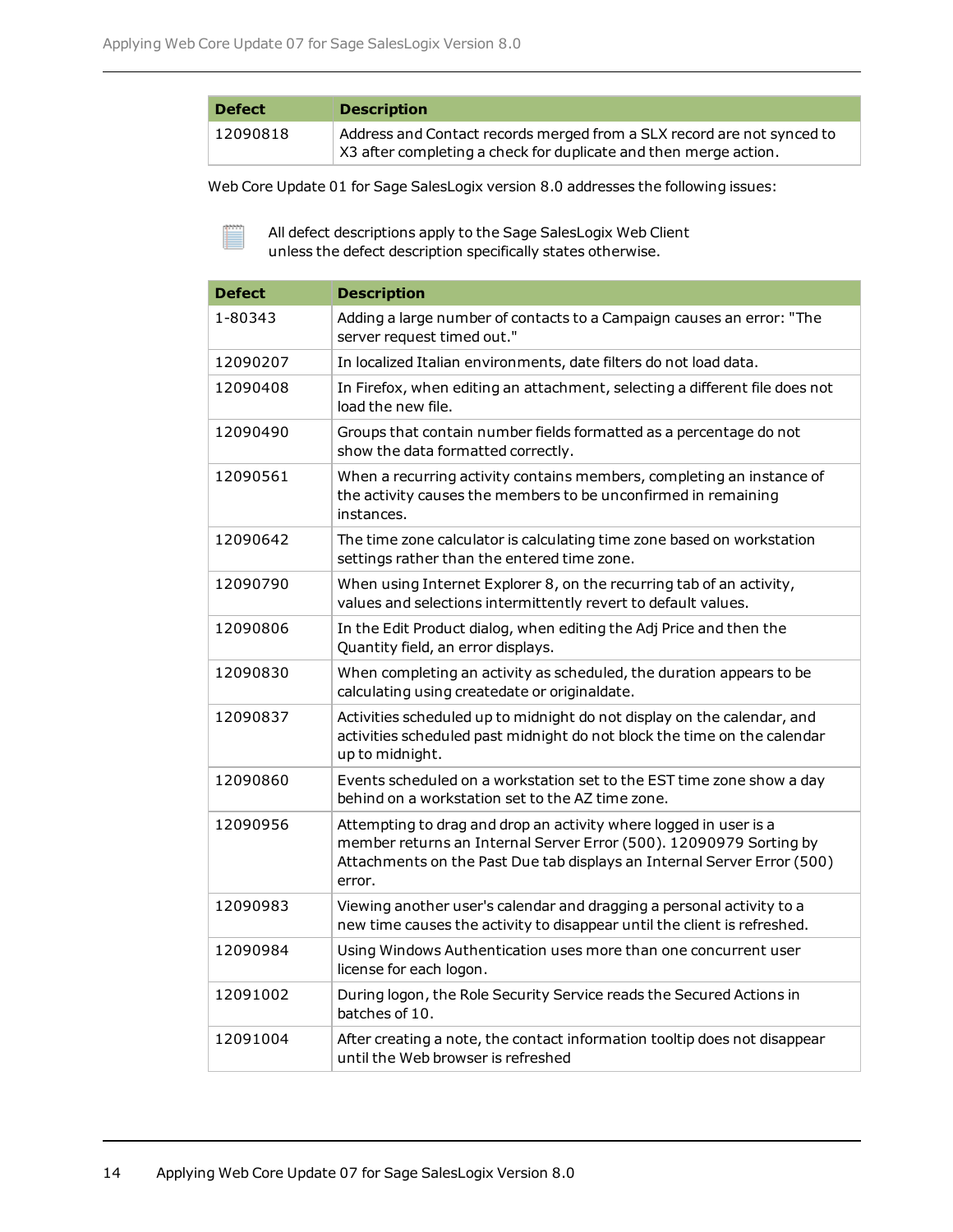| <b>Defect</b> | <b>Description</b>                                                                                                                                                      |
|---------------|-------------------------------------------------------------------------------------------------------------------------------------------------------------------------|
| 12091012      | If a user enters the wrong password more times than the log on attempt<br>threshold, the failed log on attempts automatically resets and does not<br>lock out the user. |
| 12091078      | GroupAvailableJoinsRequestHandler fails if a group's main table name<br>includes any non-numeric characters.                                                            |
| 12091159      | An unhandled exception error, "The key already existed in the<br>dictionary", displays in the Web Client when logging on with multiple<br>users.                        |

Web Core Update 01 for Sage SalesLogix version 8.0 addresses the following Accounting Integration issue:

| <b>Defect</b> | <b>Description</b>                                                                                       |
|---------------|----------------------------------------------------------------------------------------------------------|
| 12090800      | In an Accounting Integration environment, an error occurs when<br>$^{\dagger}$ attempting to merge data. |

## **File Information**

This update may include .pdb files which are not listed in the following table. These files are included to provide additional logging information for troubleshooting purposes.

| <b>File Name</b>                       | <b>File Contents</b>                     | <b>File</b><br><b>Version</b> |
|----------------------------------------|------------------------------------------|-------------------------------|
| SLX_800_Web_<br>Core_Update_<br>07.zip | CreateOracleCalendarUserViews.sql        |                               |
|                                        | IntellisyncInstall.zip                   |                               |
|                                        | SalesLogix v8.0.0 Web Core Update 07.sxb |                               |
|                                        | SLX_800_Web_Core_Update_07.exe           |                               |
| IntellisyncInstall.zip                 | IntellisyncSetup.exe                     | 7.3.2.7                       |
| SLX_800_Web_<br>Core_Update_<br>07.exe | CalendarFavoriteUsersUtility.exe         | 8.0.0.8535                    |
|                                        | CalendarFavoriteUsersUtility.exe.config  |                               |
|                                        | CalendarFavoriteUsersUtilityInstall.Bat  |                               |
|                                        | ContractSyncTrigger.dll                  | 8.0.0.8631                    |
|                                        | GroupTranslator.dll                      | 8.0.0.8811                    |
|                                        | hibernate.xml                            |                               |
|                                        | Sage.Common.Syndication.dll              | 1.0.5.242                     |
|                                        | Sage.Entity.Interfaces.dll               | 8.0.0.8822                    |
|                                        | Sage.Integration.Server.dll              | 1.0.5.243                     |
|                                        | Sage.Messaging.EventServer.exe.config    |                               |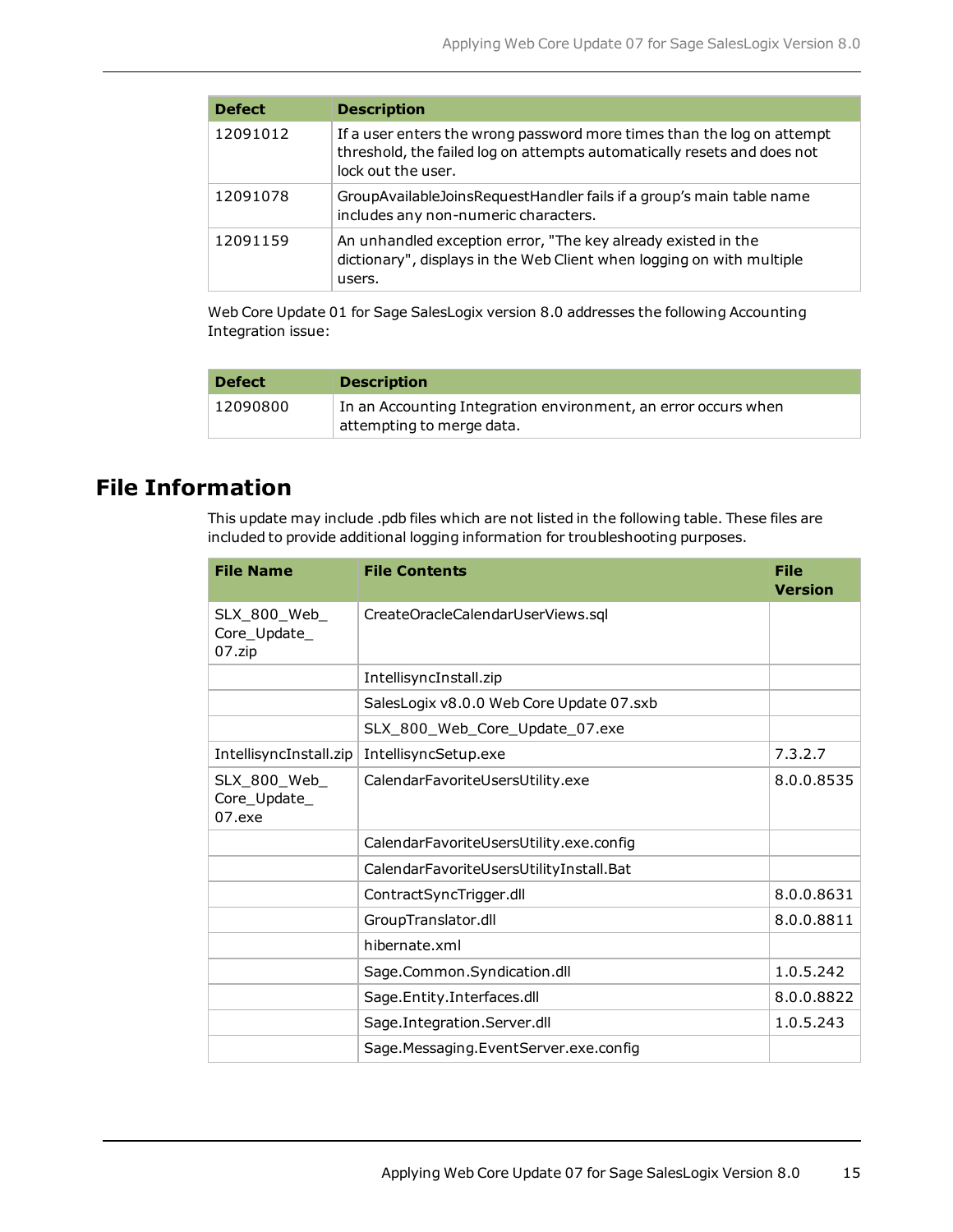| <b>File Name</b> | <b>File Contents</b>                               | <b>File</b><br><b>Version</b> |
|------------------|----------------------------------------------------|-------------------------------|
|                  | Sage.Platform.AdminModule.dll                      | 8.0.0.8556                    |
|                  | Sage.Platform.Application.dll                      | 8.0.0.8556                    |
|                  | Sage.Platform.Application.UI.Web.dll               | 8.0.0.8556                    |
|                  | Sage.Platform.BundleModel.dll                      | 8.0.0.8556                    |
|                  | Sage.Platform.Caches.Memcached.dll                 | 8.0.0.8535                    |
|                  | Sage.Platform.Configuration.dll                    | 8.0.0.8480                    |
|                  | Sage.Platform.Deployment. AdminModule.dll          | 8.0.0.8494                    |
|                  | Sage.Platform.dll                                  | 8.0.0.8590                    |
|                  | Sage.Platform.Expressions.dll                      | 8.0.0.8570                    |
|                  | Sage.Platform.FileSystem.dll                       | 8.0.0.8535                    |
|                  | Sage.Platform.FileSystem. UI.WinForms.dll          | 8.0.0.8535                    |
|                  | Sage.Platform.IDEModule.dll                        | 8.0.0.8556                    |
|                  | Sage.Platform.Mashups.dll                          | 8.0.0.8494                    |
|                  | Sage.Platform.Projects.AdminModule.dll             | 8.0.0.8535                    |
|                  | Sage.Platform.Projects.dll                         | 8.0.0.8556                    |
|                  | Sage.Platform.QuickForms.Designer.dll              | 8.0.0.8556                    |
|                  | Sage.Platform.QuickForms.dll                       | 8.0.0.8590                    |
|                  | Sage.Platform.QuickForms.WebFormGen.dll            | 8.0.0.8535                    |
|                  | Sage.Platform.Upgrade.AdminModule.dll              | 8.0.0.8535                    |
|                  | Sage.Platform.VirtualFileSystem.dll                | 8.0.0.8556                    |
|                  | Sage.Platform.WebPortal.Design.AdminModule.dll     | 8.0.0.8535                    |
|                  | Sage.Platform.WebPortal.Design.dll                 | 8.0.0.8556                    |
|                  | Sage.Platform.WebPortal.dll                        | 8.0.0.8590                    |
|                  | Sage.Platform.Windows.Forms.dll                    | 8.0.0.8494                    |
|                  | Sage.SalesLogix.Activity.dll                       | 8.0.0.8590                    |
|                  | Sage.SalesLogix.Activity.Entities.dll              | 8.0.0.8822                    |
|                  | Sage.SalesLogix.API.dll                            | 8.0.0.8556                    |
|                  | Sage.SalesLogix.BundleModel.bundleactions.dll      | 8.0.0.8494                    |
|                  | Sage.SalesLogix.BusinessRules.dll                  | 8.0.0.8590                    |
|                  | Sage.SalesLogix.Client.Reports.dll                 | 8.0.0.8556                    |
|                  | Sage.SalesLogix.ContractSync.Entities.dll          | 8.0.0.8822                    |
|                  | Sage.SalesLogix.dll                                | 8.0.0.8556                    |
|                  | Sage.SalesLogix.Entities.dll                       | 8.0.0.8822                    |
|                  | Sage.SalesLogix .IntegrationContract.dll           | 8.0.0.8570                    |
|                  | Sage.SalesLogix.IntegrationContract.SyncEngine.dll | 8.0.0.8556                    |
|                  | Sage.SalesLogix.IntegrationContract.Utility.dll    | 8.0.0.8535                    |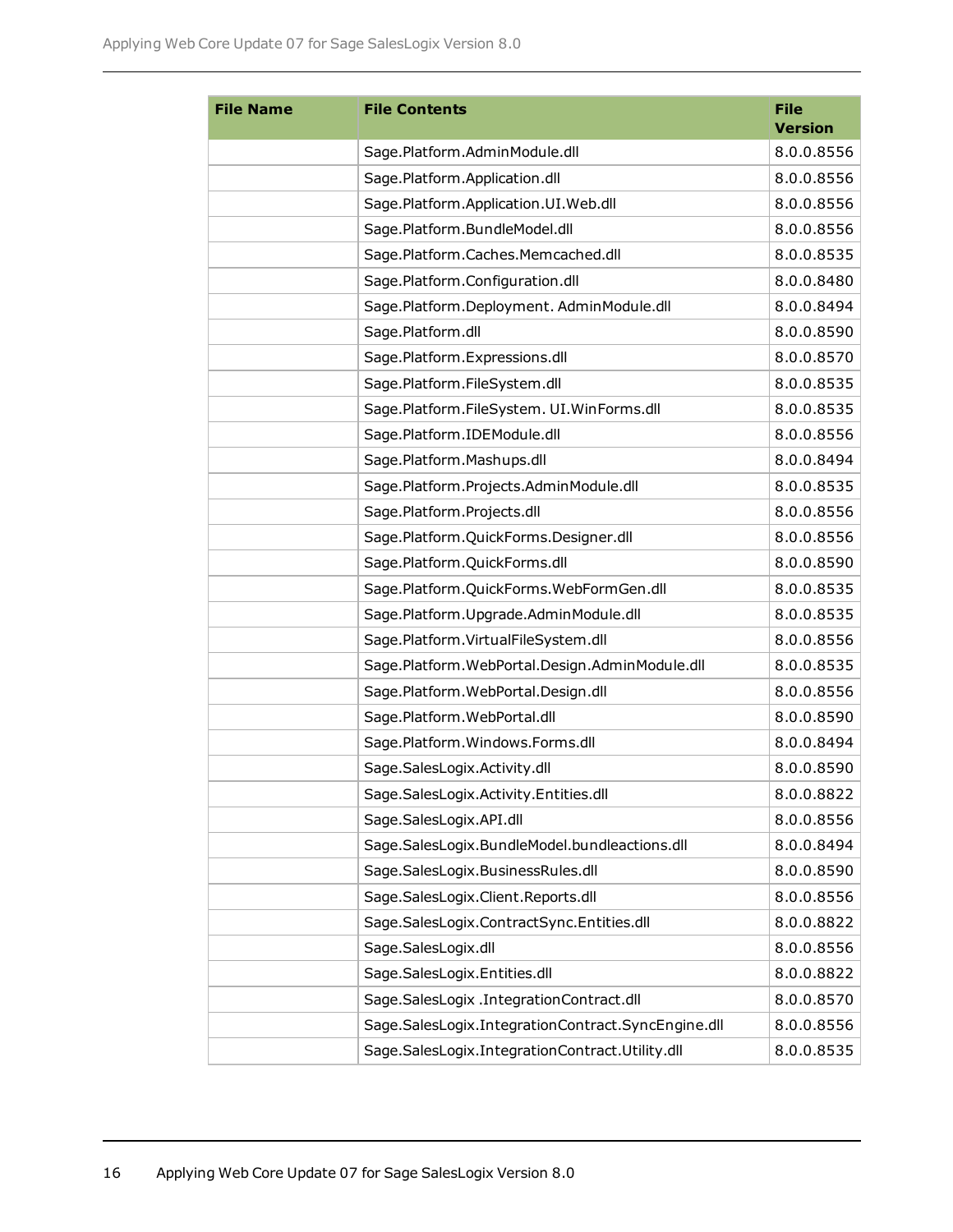| <b>File Name</b>                         | <b>File Contents</b>                                                             | <b>File</b><br><b>Version</b> |
|------------------------------------------|----------------------------------------------------------------------------------|-------------------------------|
|                                          | Sage.SalesLogix.PickLists.dll                                                    | 8.0.0.8535                    |
|                                          | Sage.SalesLogix.Plugins. AdminModule.dll                                         | 8.0.0.8535                    |
|                                          | Sage.SalesLogix.Plugins.dll                                                      | 8.0.0.8494                    |
|                                          | Sage.SalesLogix.SchemaSupport.dll                                                | 8.0.0.8494                    |
|                                          | Sage.SalesLogix.Security.dll                                                     | 8.0.0.8535                    |
|                                          | Sage.SalesLogix.Security.Entities.dll                                            | 8.0.0.8822                    |
|                                          | Sage.SalesLogix. SyncEngineService.exe                                           | 8.0.0.8556                    |
|                                          | Sage.SalesLogix. SyncEngineService.exe.config                                    |                               |
|                                          | Sage.SalesLogix.System.dll                                                       | 8.0.0.8535                    |
|                                          | Sage.SalesLogix.Web.AdminModule.dll                                              | 8.0.0.8494                    |
|                                          | Sage.SalesLogix.Web.Controls.dll                                                 | 8.0.0.8590                    |
|                                          | Sage.SalesLogix.Web.dll                                                          | 8.0.0.8590                    |
|                                          | Sage.SalesLogix.Web.Reporting.AdminModule.dll                                    | 8.0.0.8494                    |
|                                          | Sage.Scheduling.dll                                                              | 8.0.0.8494                    |
|                                          | Sage.Scheduling.Server.exe                                                       | 8.0.0.8535                    |
|                                          | Sage.Scheduling.Server.exe.config                                                |                               |
|                                          | Sage.Web.SiteRegistration.dll                                                    | 8.0.0.8494                    |
|                                          | SLXRoleSecurityCore04.xml                                                        |                               |
|                                          | SLX v8.0.0 VFS Web Core Update 07.zip                                            |                               |
| SLX v8.0.0 VFS Web<br>Core Update 07.zip | $a11y$ .js                                                                       |                               |
|                                          | Activity.js                                                                      |                               |
|                                          | ActivityCalendar.js                                                              |                               |
|                                          | ActivityEditor.js                                                                |                               |
|                                          | ActivityScheduler.js                                                             |                               |
|                                          | ActivityService.js                                                               |                               |
|                                          | AddressEdit.html                                                                 |                               |
|                                          | AllOpenDetailSummary.html                                                        |                               |
|                                          | AppIdMapping.APPIDMAPPING.entity.xml                                             |                               |
|                                          | AppIdMapping.OAuthProvider.<br>2d8e4a1285684a628429be118b69dd3f.relationship.xml |                               |
|                                          | AppIdMapping.SyncResult.<br>9f00d8b721df4afdac8ccf0e8bfe37ea.relationship.xml    |                               |
|                                          | AppIdMapping.SyncResult.<br>fca5d54aa5874381a81422d12017866d.relationship.xml    |                               |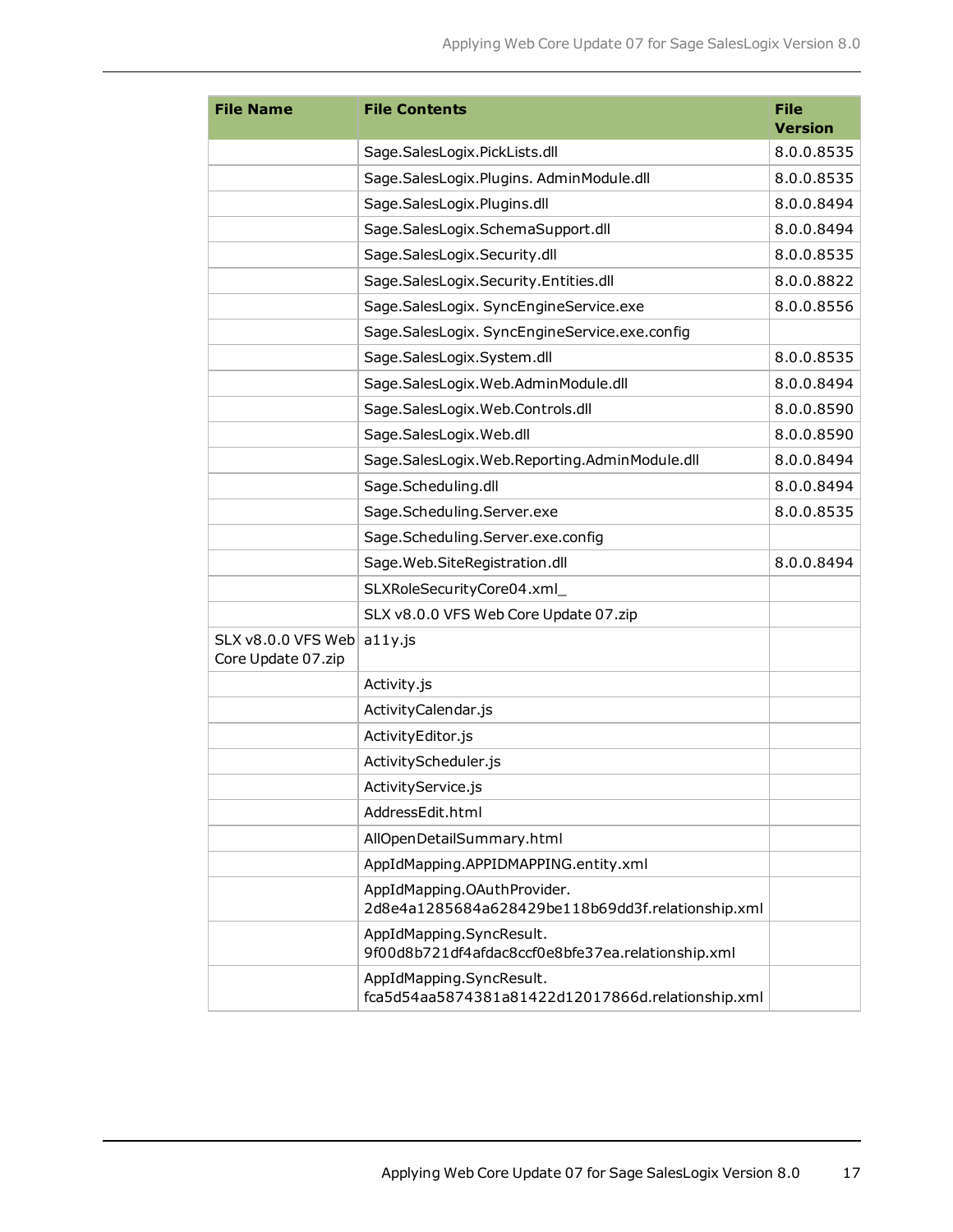| <b>File Name</b> | <b>File Contents</b>                                                                    | <b>File</b><br><b>Version</b> |
|------------------|-----------------------------------------------------------------------------------------|-------------------------------|
|                  | AppIdMapping.User.<br>6a7fefe1cd1341838ed19c8091777de7                                  |                               |
|                  | .relationship.xml                                                                       |                               |
|                  | AppIdMapping.UserIntegrationMap.<br>623fd3d198d142f78ef2bf13b880734e                    |                               |
|                  | .relationship.xml                                                                       |                               |
|                  | AppIdMapping.UserIntegrationsView.<br>1ea8a94e410f40bab2e2f19564daefd3.relationship.xml |                               |
|                  | AttachmentPropertiesEditForm.js                                                         |                               |
|                  | BaseSDataStore.js                                                                       |                               |
|                  | bundleData.xml                                                                          |                               |
|                  | CalendarFavoriteUsersView.<br>CALENDARFAVORITEUSERSVIEW.entity.xml                      |                               |
|                  | CalendarSecurityService.js                                                              |                               |
|                  | CalendarUsersListPane.js                                                                |                               |
|                  | CheckBoxFilter.js                                                                       |                               |
|                  | ClientBindingManagerService.js                                                          |                               |
|                  | CommonTasksTasklet.ascx.cs                                                              |                               |
|                  | ConditionManager.js                                                                     |                               |
|                  | Contact.ContactSyncTarget.<br>e7a9d2d9dafc427c8719580eed049893.                         |                               |
|                  | relationship.xml                                                                        |                               |
|                  | ContactSyncTarget.AppIdMapping.<br>9ee12bad4f6e42e39079cd6dedfd4f08.                    |                               |
|                  | relationship.xml                                                                        |                               |
|                  | ContactSyncTarget.CONTACTSYNCTARGET.entity.xml                                          |                               |
|                  | ContactSyncTarget.User.<br>390a98dc59334d49bf0dd026fd4ec508.                            |                               |
|                  | relationship.xml                                                                        |                               |
|                  | CopyToClipboard.js                                                                      |                               |
|                  | Currency.js                                                                             |                               |
|                  | CustomSetting.CUSTOMSETTINGS.entity.xml                                                 |                               |
|                  | DashboardPage.js                                                                        |                               |
|                  | DateTimePicker.js                                                                       |                               |
|                  | Default-hibernate-xml.configuration.codetemplate.xml                                    |                               |
|                  | dojox.js                                                                                |                               |
|                  | dojox.js.uncompressed.js                                                                |                               |
|                  | dynamicInterceptors.xml                                                                 |                               |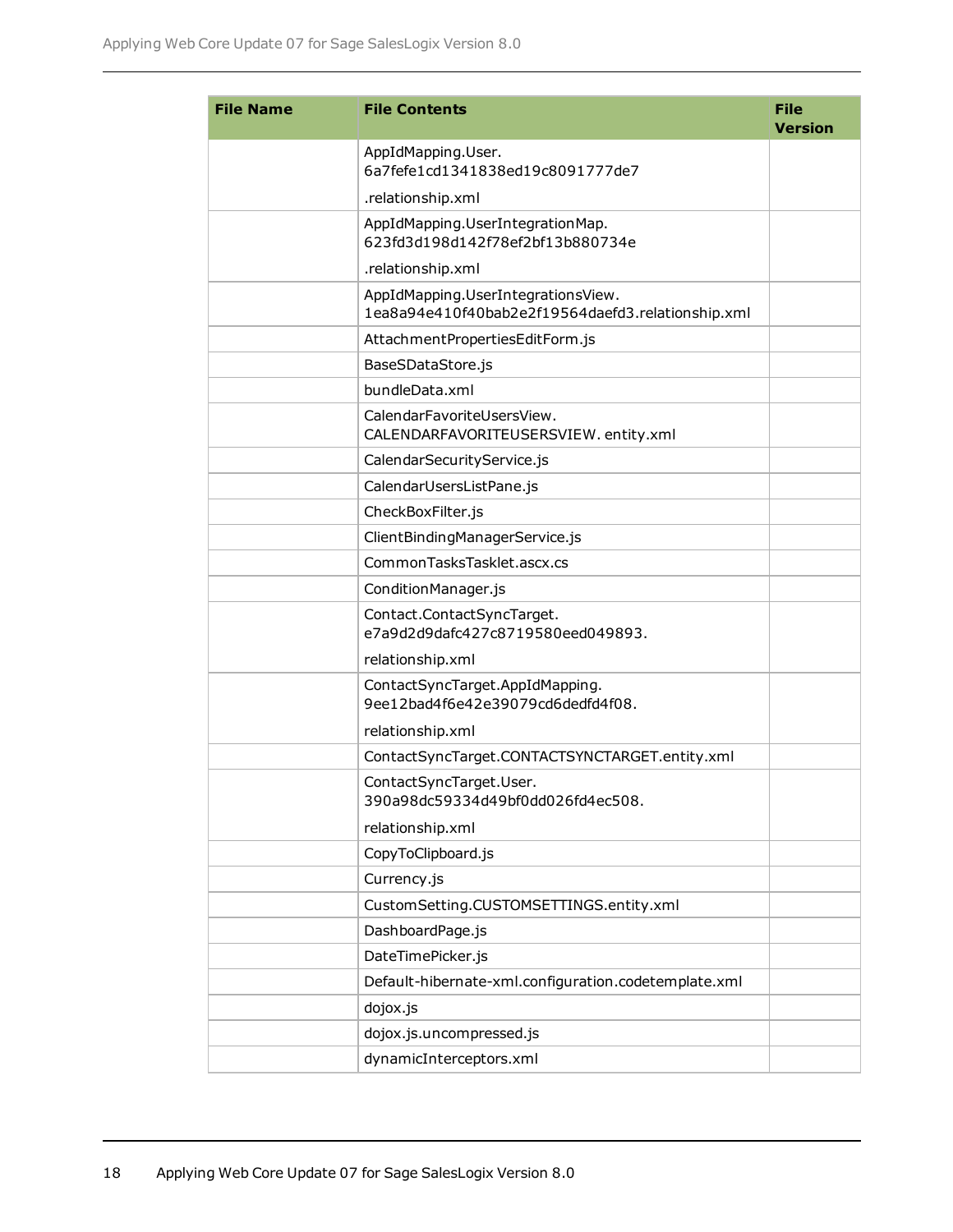| <b>File Name</b> | <b>File Contents</b>                                                   | <b>File</b><br><b>Version</b> |
|------------------|------------------------------------------------------------------------|-------------------------------|
|                  | EditableGrid.js                                                        |                               |
|                  | EditCalendarUsers.html                                                 |                               |
|                  | EditCalendarUsers.js                                                   |                               |
|                  | EditEventEditor.js                                                     |                               |
|                  | EditFilterItems.js                                                     |                               |
|                  | EditFilters.js                                                         |                               |
|                  | Email.js                                                               |                               |
|                  | ErrorHandler.js                                                        |                               |
|                  | EventListPanelConfig.js                                                |                               |
|                  | ExcelExport.js                                                         |                               |
|                  | FallbackFilePicker.js                                                  |                               |
|                  | File.js                                                                |                               |
|                  | FilterManager.js                                                       |                               |
|                  | FilterPanel.js                                                         |                               |
|                  | GridMenuItem.js                                                        |                               |
|                  | GroupContextService.js                                                 |                               |
|                  | GroupListConfigurationProvider.js                                      |                               |
|                  | GroupListTasklet.js                                                    |                               |
|                  | GroupLookup.js                                                         |                               |
|                  | GroupsTitlePaneConfigProvider.js                                       |                               |
|                  | GroupTabPane.js                                                        |                               |
|                  | HistoryEditor.js                                                       |                               |
|                  | Integration.AppIdMapping.<br>15260719947a4fb4985b042b06106a82.         |                               |
|                  | relationship.xml                                                       |                               |
|                  | Integration.INTEGRATION.entity.xml                                     |                               |
|                  | Integration.IntegrationResource.<br>13ed822bc13d4654ba6ac8a596e7c3b8.  |                               |
|                  | relationship.xml                                                       |                               |
|                  | Integration.SyncJob.<br>c4583b1efcaf4d4989287db0cf390688.              |                               |
|                  | relationship.xml                                                       |                               |
|                  | Integration.UserIntegrationMap.<br>10eb9bdd345e40dbb7af75827f69a9ec.   |                               |
|                  | relationship.xml                                                       |                               |
|                  | Integration.UserIntegrationsView.<br>772d0f1d8c464908aa9a6b18c6683175. |                               |
|                  | relationship.xml                                                       |                               |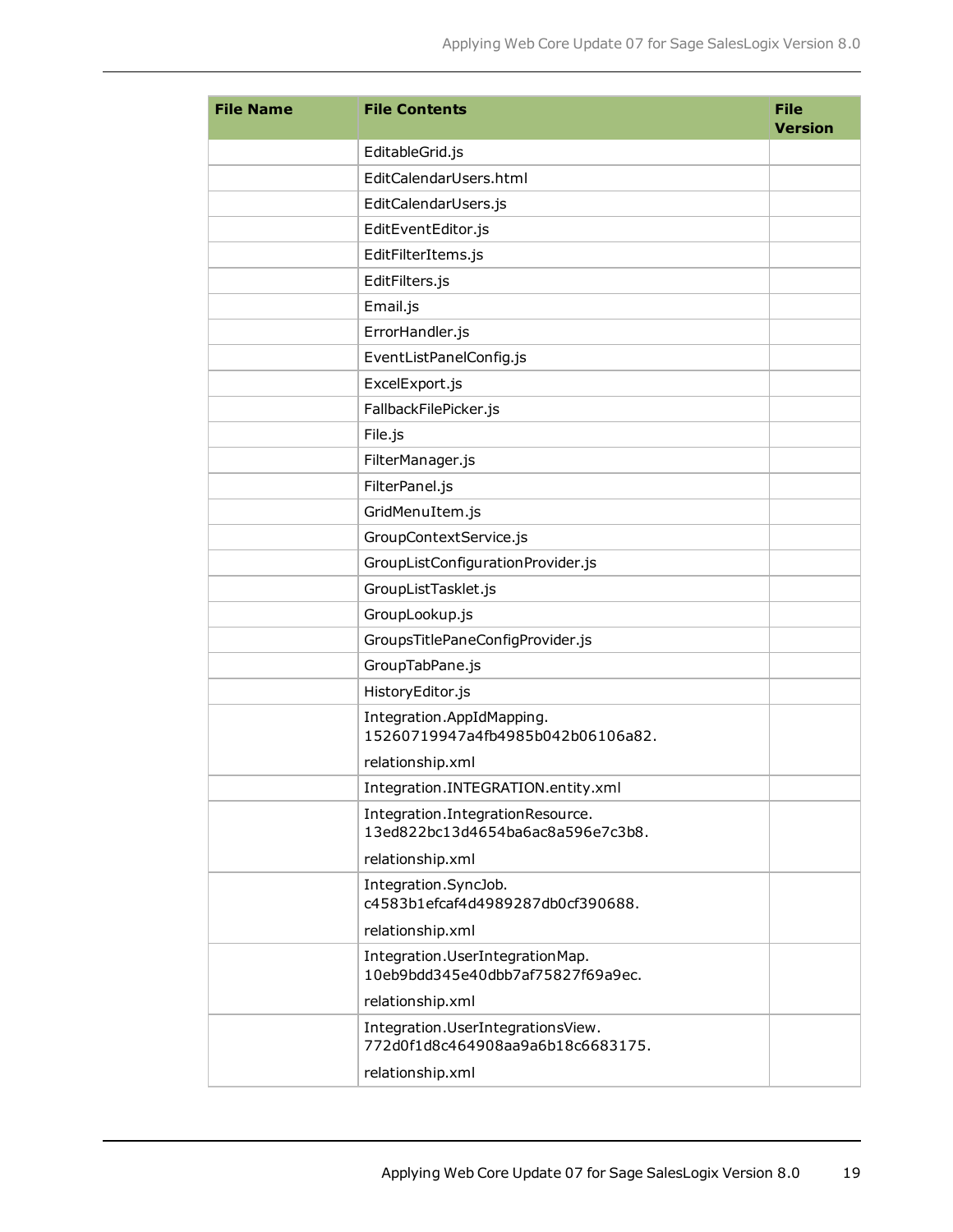| <b>File Name</b> | <b>File Contents</b>                                                   | <b>File</b><br><b>Version</b> |
|------------------|------------------------------------------------------------------------|-------------------------------|
|                  | IntegrationResource.                                                   |                               |
|                  | INTEGRATIONRESOURCE.entity.xml                                         |                               |
|                  | layout.css                                                             |                               |
|                  | ListPanel.js                                                           |                               |
|                  | LookupFilter.js                                                        |                               |
|                  | main.js                                                                |                               |
|                  | manifest.xml                                                           |                               |
|                  | MultiSelectPickList.js                                                 |                               |
|                  | MultiTab.js                                                            |                               |
|                  | NavBarPane.js                                                          |                               |
|                  | NotesHistoryList.js                                                    |                               |
|                  | NumberTextBox.js                                                       |                               |
|                  | Numeric.js                                                             |                               |
|                  | OAuthProvider.Integration.<br>ecd33230640949b5b576d7e2fcfca84e.        |                               |
|                  | relationship.xml                                                       |                               |
|                  | OAuthProvider.OAUTHPROVIDER.entity.xml                                 |                               |
|                  | OAuthProvider.OAuthProviderScope.<br>f725f179d2404872adb85d186c66ddf0. |                               |
|                  | relationship.xml                                                       |                               |
|                  | OAuthProvider.UserOAuthToken.<br>ee58c9867e784aefaa9723c3190d9449.     |                               |
|                  | relationship.xml                                                       |                               |
|                  | OAuthProviderScope.OAUTHPROVIDERSCOPE.                                 |                               |
|                  | entity.xml                                                             |                               |
|                  | OccurrenceOrSeriesQueryDlg.js                                          |                               |
|                  | OnAfterDelete.method.xml                                               |                               |
|                  | OnAfterInsert.method.xml                                               |                               |
|                  | OnAfterUpdate.method.xml                                               |                               |
|                  | OnBeforeDelete.method.xml                                              |                               |
|                  | OnBeforeInsert.method.xml                                              |                               |
|                  | OnBeforeUpdate.method.xml                                              |                               |
|                  | OnCreate.method.xml                                                    |                               |
|                  | OptionsDialog.html                                                     |                               |
|                  | OptionsDialog.js                                                       |                               |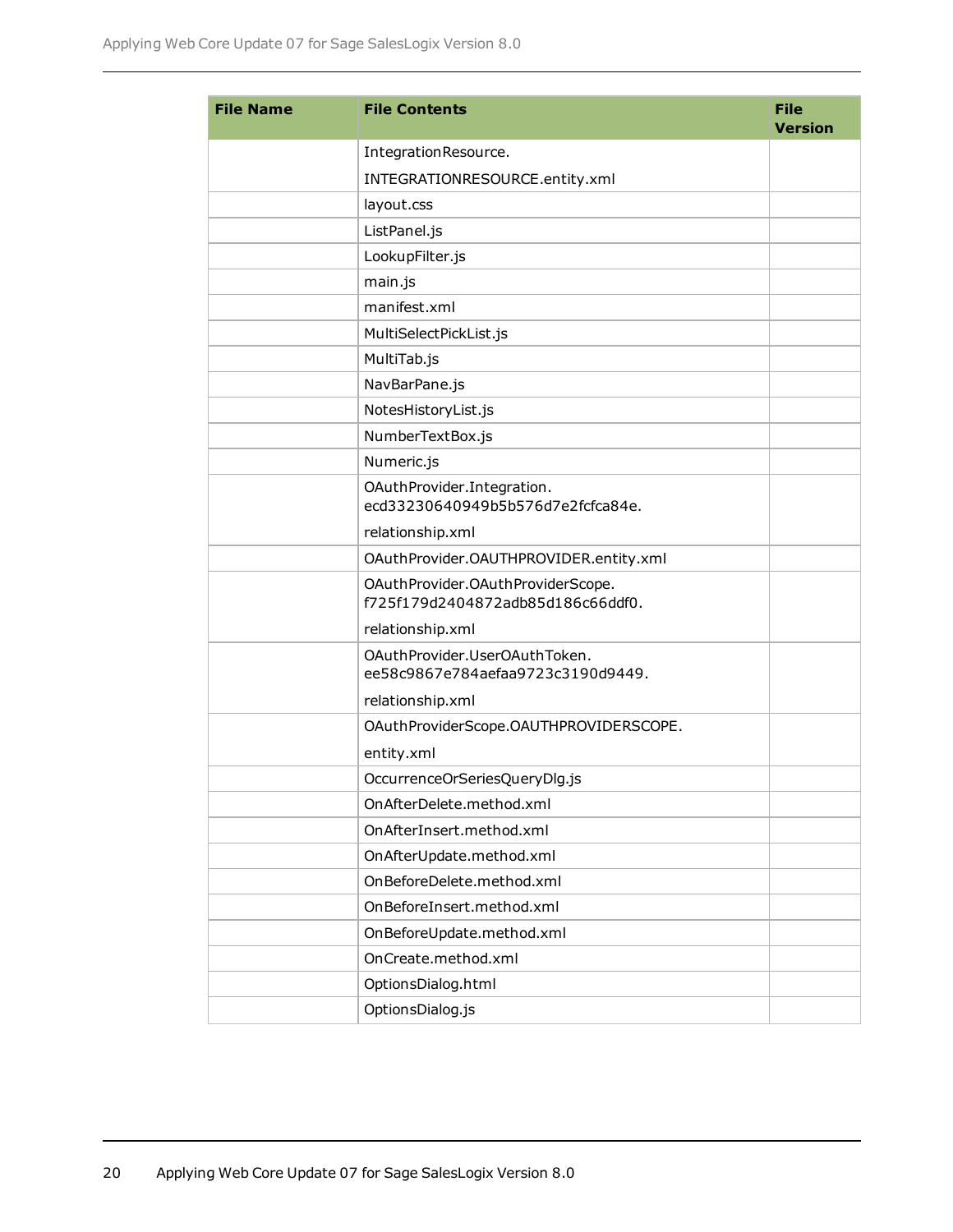| <b>File Name</b> | <b>File Contents</b>                                      | <b>File</b><br><b>Version</b> |
|------------------|-----------------------------------------------------------|-------------------------------|
|                  | Owner.CustomSetting.<br>fe55b3abc09044dd80c2a5c8995473f3. |                               |
|                  | relationship.xml                                          |                               |
|                  | PastDueListPanelConfig.js                                 |                               |
|                  | PickList.js                                               |                               |
|                  | QBAddCondition.js                                         |                               |
|                  | QBTreeStoreModel.js                                       |                               |
|                  | QueryBuilderMain.ascx                                     |                               |
|                  | quickform.css                                             |                               |
|                  | RecurringEditor.js                                        |                               |
|                  | Sage.Common.Syndication.dll                               | 1.0.5.242                     |
|                  | Sage.Integration.Server.dll                               | 1.0.5.243                     |
|                  | Sage.Integration.Web.dll                                  | 1.0.5.246                     |
|                  | Sage.js                                                   |                               |
|                  | Sage.js.uncompressed.js                                   |                               |
|                  | Sage.Platform.Application.dll                             | 8.0.0.8556                    |
|                  | Sage.Platform.Application.UI.Web.dll                      | 8.0.0.8556                    |
|                  | Sage.Platform.BundleModel.dll                             | 8.0.0.8556                    |
|                  | Sage.Platform.Caches.Memcached.dll                        | 8.0.0.8535                    |
|                  | Sage.Platform.Configuration.dll                           | 8.0.0.8480                    |
|                  | Sage.Platform.dll                                         | 8.0.0.8590                    |
|                  | Sage.Platform.Expressions.dll                             | 8.0.0.8570                    |
|                  | Sage.Platform.FileSystem.dll                              | 8.0.0.8535                    |
|                  | Sage.Platform.Mashups.dll                                 | 8.0.0.8494                    |
|                  | Sage.Platform.Projects.dll                                | 8.0.0.8556                    |
|                  | Sage.Platform.QuickForms.dll                              | 8.0.0.8590                    |
|                  | Sage.Platform.QuickForms.WebFormGen.dll                   | 8.0.0.8535                    |
|                  | Sage.Platform.SDataServices.dll                           | 8.0.0.8494                    |
|                  | Sage.Platform.VirtualFileSystem.dll                       | 8.0.0.8556                    |
|                  | Sage.Platform.WebPortal.Design.dll                        | 8.0.0.8556                    |
|                  | Sage.Platform.WebPortal.dll                               | 8.0.0.8590                    |
|                  | Sage.SalesLogix.Activity.dll                              | 8.0.0.8590                    |
|                  | Sage.SalesLogix.Activity.resources.dll                    | 8.0.0.8494                    |
|                  | Sage.SalesLogix.API.dll                                   | 8.0.0.8556                    |
|                  | Sage.SalesLogix.BusinessRules.dll                         | 8.0.0.8590                    |
|                  | Sage.SalesLogix.Client.GroupBuilder.dll                   | 8.0.0.8590                    |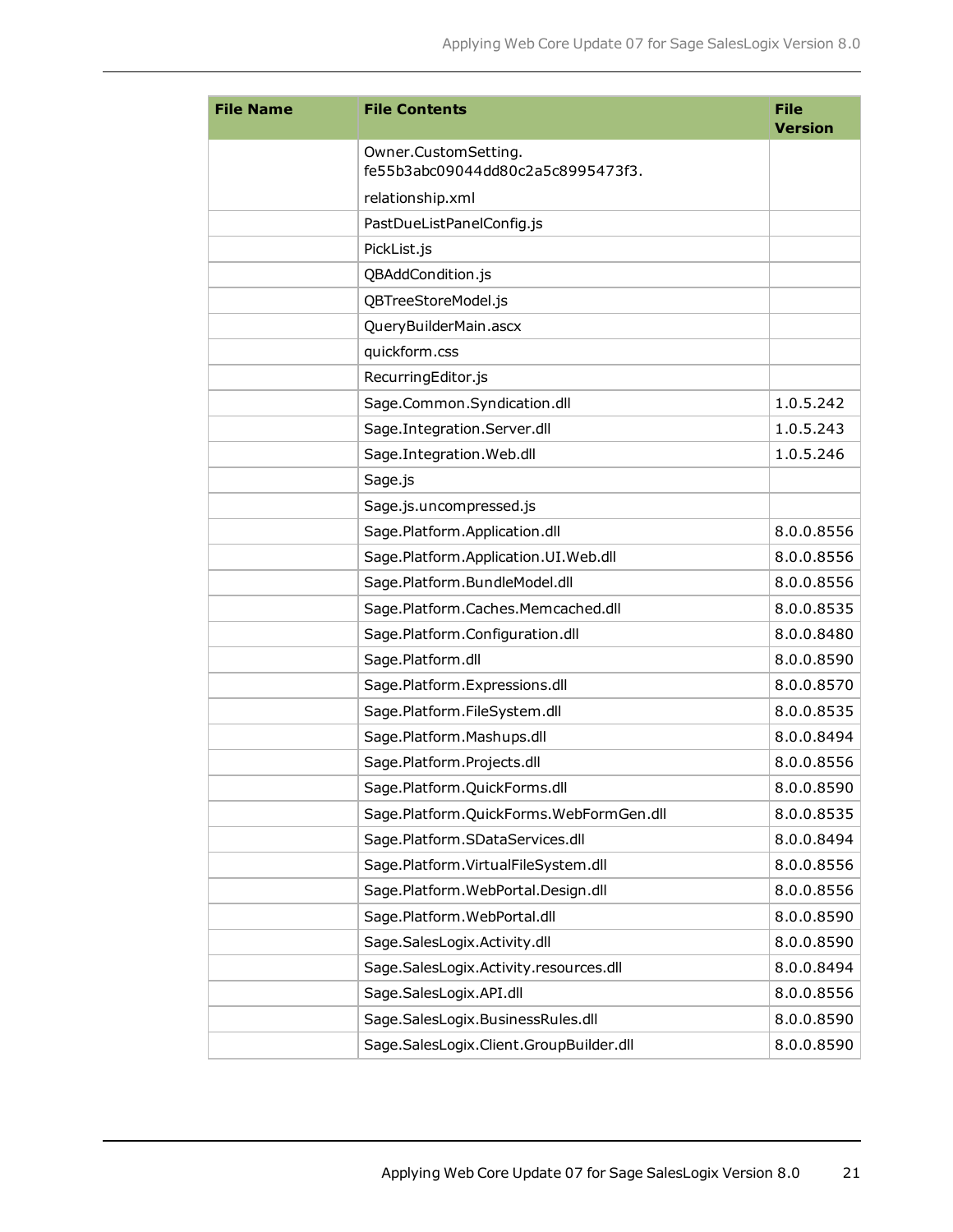| <b>File Name</b> | <b>File Contents</b>                               | <b>File</b><br><b>Version</b> |
|------------------|----------------------------------------------------|-------------------------------|
|                  | Sage.SalesLogix.Client.IntegrationContract.        | 8.0.0.8556                    |
|                  | Modules.dll                                        |                               |
|                  | Sage.SalesLogix.Client.MailMerge.dll               | 8.0.0.8535                    |
|                  | Sage.SalesLogix.Client.Reports.dll                 | 8.0.0.8556                    |
|                  | Sage.SalesLogix.dll                                | 8.0.0.8556                    |
|                  | Sage.SalesLogix.GlobalCrmContractAdapter.dll       | 8.0.0.8556                    |
|                  | Sage.SalesLogix.IntegrationContract.dll            | 8.0.0.8570                    |
|                  | Sage.SalesLogix.IntegrationContract.SyncEngine.dll | 8.0.0.8556                    |
|                  | Sage.SalesLogix.IntegrationContract.Utility.dll    | 8.0.0.8535                    |
|                  | Sage.SalesLogix.Intellisync.Entity.dll             | 8.0.0.8494                    |
|                  | Sage.SalesLogix.Picklists.dll                      | 8.0.0.8535                    |
|                  | Sage.SalesLogix.Plugins.dll                        | 8.0.0.8494                    |
|                  | Sage.SalesLogix.SchemaSupport.dll                  | 8.0.0.8494                    |
|                  | Sage.SalesLogix.SDataSyncEngine.dll                | 8.0.0.8556                    |
|                  | Sage.SalesLogix.Security.dll                       | 8.0.0.8535                    |
|                  | Sage.SalesLogix.Services.Integration.dll           | 8.0.0.8556                    |
|                  | Sage.SalesLogix.Services.PotentialMatch.dll        | 8.0.0.8556                    |
|                  | Sage.SalesLogix.Services.SpeedSearch.dll           | 8.0.0.8556                    |
|                  | Sage.SalesLogix.System.dll                         | 8.0.0.8535                    |
|                  | Sage.SalesLogix.SystemAdapter.dll                  | 8.0.0.8572                    |
|                  | Sage.SalesLogix.Web.Controls.dll                   | 8.0.0.8590                    |
|                  | Sage.SalesLogix.Web.dll                            | 8.0.0.8590                    |
|                  | Sage.Scheduling.dll                                | 8.0.0.8494                    |
|                  | Sage_de.js                                         |                               |
|                  | Sage_de-at.js                                      |                               |
|                  | Sage_de-ch.js                                      |                               |
|                  | Sage_de-li.js                                      |                               |
|                  | Sage_en.js                                         |                               |
|                  | Sage_en-au.js                                      |                               |
|                  | Sage_en-bz.js                                      |                               |
|                  | Sage_en-ca.js                                      |                               |
|                  | Sage_en-gb.js                                      |                               |
|                  | Sage_en-jm.js                                      |                               |
|                  | Sage_en-nz.js                                      |                               |
|                  | Sage_en-tt.js                                      |                               |
|                  | Sage_en-us.js                                      |                               |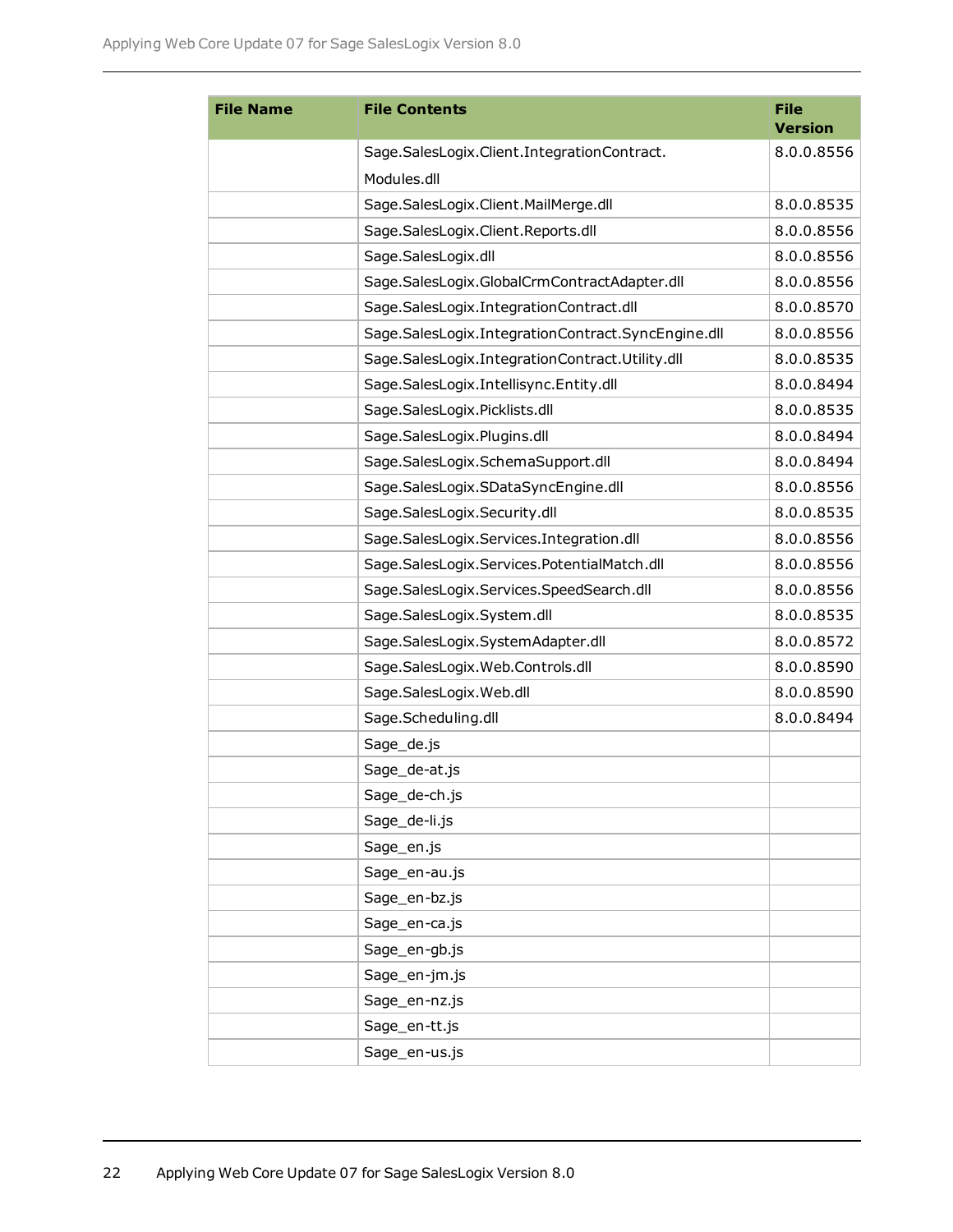| <b>File Name</b> | <b>File Contents</b>                                        | <b>File</b><br><b>Version</b> |
|------------------|-------------------------------------------------------------|-------------------------------|
|                  | Sage_en-za.js                                               |                               |
|                  | Sage_fr.js                                                  |                               |
|                  | Sage_fr-be.js                                               |                               |
|                  | Sage_fr-ca.js                                               |                               |
|                  | Sage_fr-ch.js                                               |                               |
|                  | Sage_fr-lu.js                                               |                               |
|                  | Sage_it.js                                                  |                               |
|                  | Sage_it-ch.js                                               |                               |
|                  | Sage_ko.js                                                  |                               |
|                  | Sage_ru.js                                                  |                               |
|                  | Sage-Combined.js                                            |                               |
|                  | sage-platform.js                                            |                               |
|                  | sage-platform-debug.js                                      |                               |
|                  | sage-platform-integrationcontractservice.js                 |                               |
|                  | sage-platform-tabworkspace.js                               |                               |
|                  | ScheduleCompleteActivity.js                                 |                               |
|                  | SDataLookup.js                                              |                               |
|                  | SDataStore.js                                               |                               |
|                  | SDataSummaryViewDataManager.js                              |                               |
|                  | SearchMenuItem.js                                           |                               |
|                  | SetUserIntegrationMapEnabledState.method.xml                |                               |
|                  | SingleSelectPickList.html                                   |                               |
|                  | SingleSelectPickList.js                                     |                               |
|                  | SlxLink.js                                                  |                               |
|                  | SyncJob.SYNCJOB.entity.xml                                  |                               |
|                  | SyncJob.SyncResult.<br>494e8233762943bc9575c9ad35571589.    |                               |
|                  | relationship.xml                                            |                               |
|                  | SyncResult.SYNCRESULT.entity.xml                            |                               |
|                  | SyncResult.User.<br>36eecf1ff94548428a6383d7b3157303.       |                               |
|                  | relationship.xml                                            |                               |
|                  | SyncStatus.SyncResult.<br>ad2fa53805a948b0aab4006e57289b86. |                               |
|                  | relationship.xml                                            |                               |
|                  | SyncStatus.SYNCSTATUS.entity.xml                            |                               |
|                  | Text.js                                                     |                               |
|                  |                                                             |                               |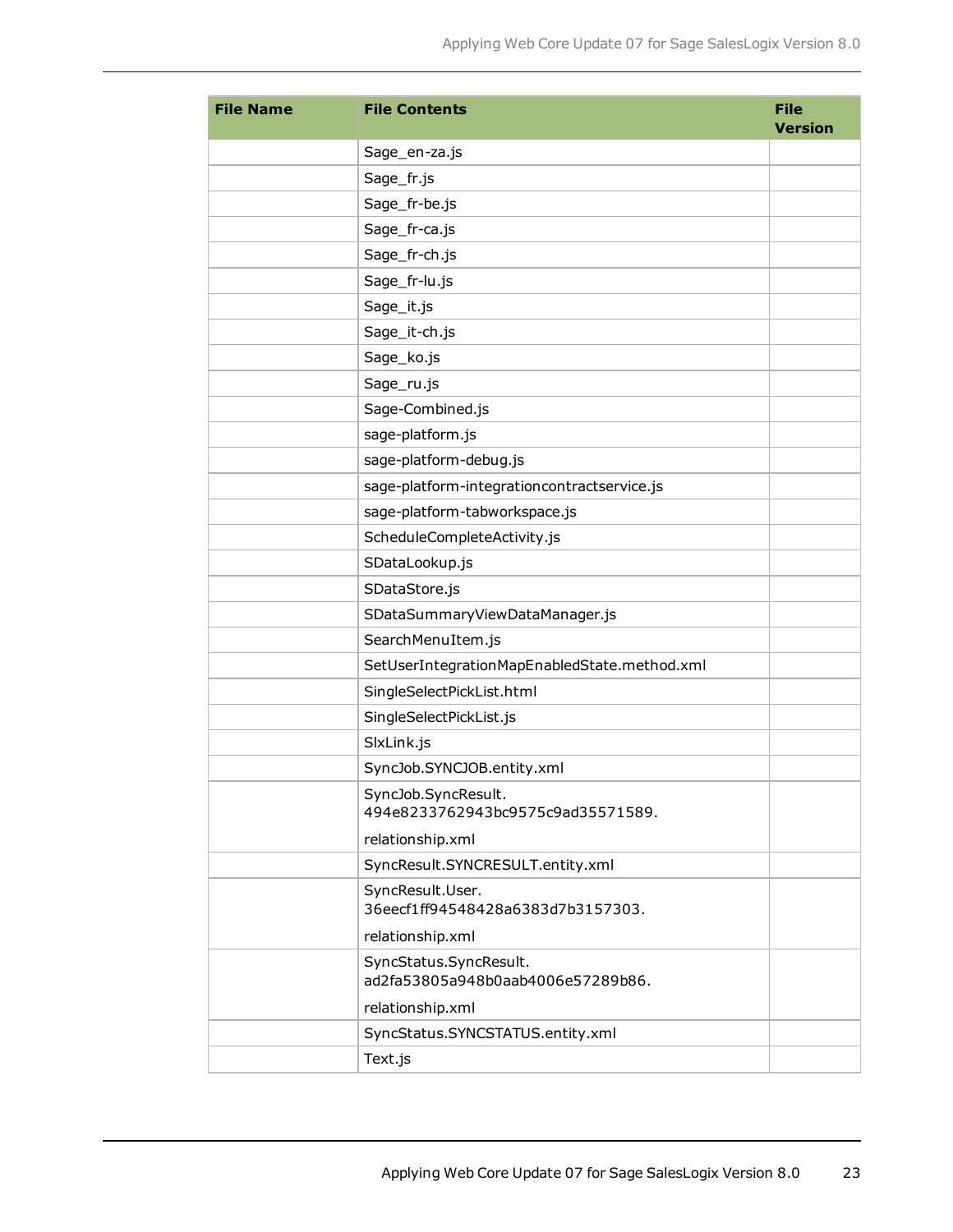| <b>File Name</b>          | <b>File Contents</b>                                                            | <b>File</b><br><b>Version</b> |
|---------------------------|---------------------------------------------------------------------------------|-------------------------------|
|                           | TimelessActivitiesPane.js                                                       |                               |
|                           | timeline-all.js                                                                 |                               |
|                           | timeline-all-min.js                                                             |                               |
|                           | timeline-bundle.js                                                              |                               |
|                           | TimeZoneItem.js                                                                 |                               |
|                           | TitleContentPane.js                                                             |                               |
|                           | UpdateUserCalendarFavorites. method.xml                                         |                               |
|                           | URL.js                                                                          |                               |
|                           | User.UserIntegrationMap.<br>4abc6661e01d41d0ba225eaf564ff25a.                   |                               |
|                           | relationship.xml                                                                |                               |
|                           | User.UserIntegrationsView.<br>3907aee9e4f24eaa8fade0f38b2fc8cc.relationship.xml |                               |
|                           | UserActivityDetailSummary.html                                                  |                               |
|                           | UserCalendarFavorite.USERCALENDARFAVORITE.<br>entity.xml                        |                               |
|                           | UserIntegrationMap.USERINTEGRATIONMAP.                                          |                               |
|                           | entity.xml                                                                      |                               |
|                           | Userintegrationsview.USERINTEGRATIONSVIEW.<br>entity.xml                        |                               |
|                           | UserOAuthToken.AppIdMapping.<br>1235bd4697954c1c85cb14736c16615f.               |                               |
|                           | relationship.xml                                                                |                               |
|                           | UserOAuthToken.User.<br>9adf65b6c8614dc0b8a1c9f7a183f78f.                       |                               |
|                           | relationship.xml                                                                |                               |
|                           | UserOAuthToken.USER_OAUTHTOKEN.entity.xml                                       |                               |
|                           | Utility.js                                                                      |                               |
| SalesLogix v8.0.0         | Creates the following views:                                                    |                               |
| Web Core Update<br>07.sxb | CALENDARHISTORYSYNCVIEW                                                         |                               |
|                           | CALENDARSYNCVIEW                                                                |                               |
|                           | LEADSYNCVIEW                                                                    |                               |
|                           | <b>SYNCSTATUS</b>                                                               |                               |
|                           | <b>TASKSYNCVIEW</b>                                                             |                               |
|                           | USERINTEGRATIONSVIEW                                                            |                               |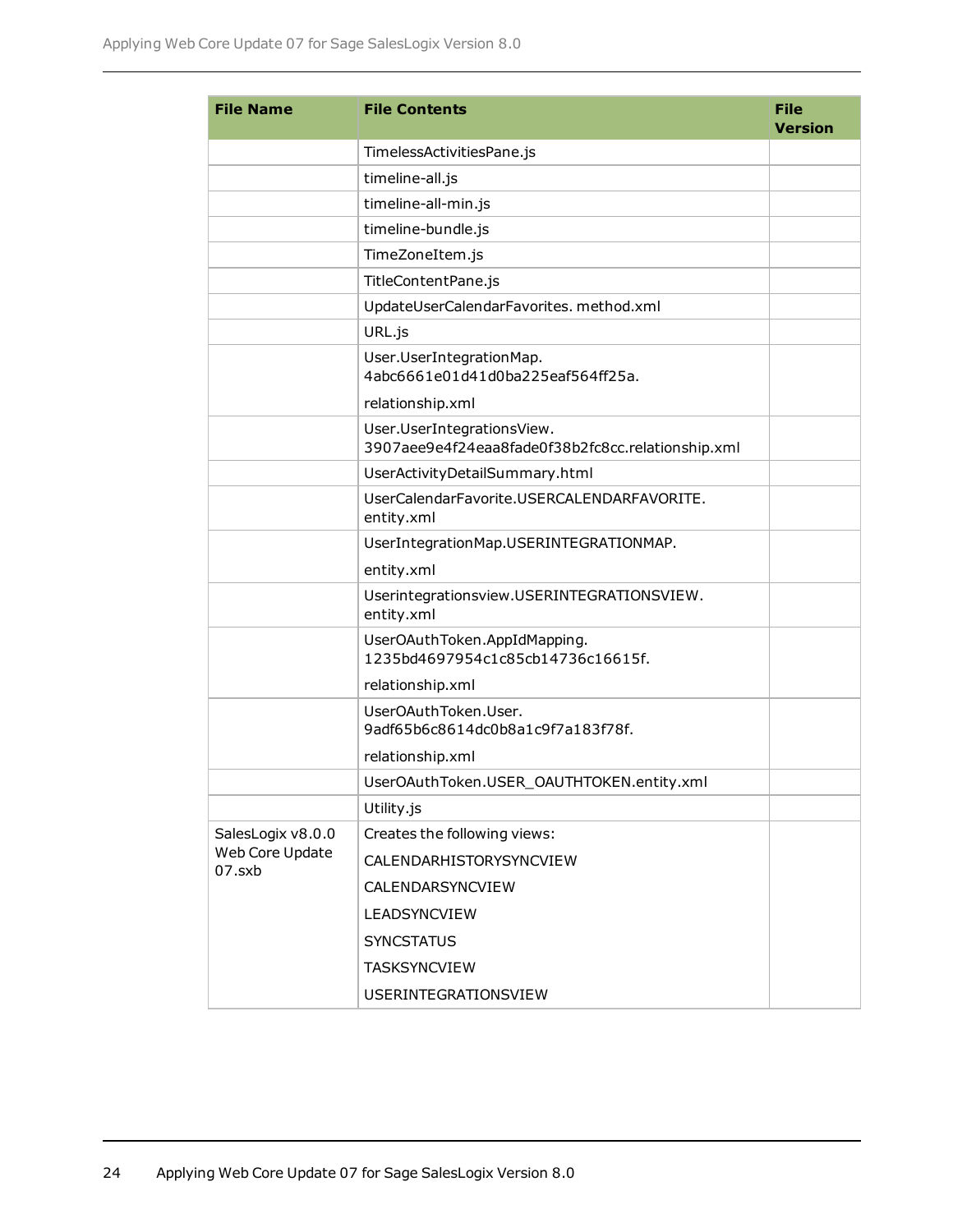| <b>File Name</b> | <b>File Contents</b>                           | File<br><b>Version</b> |
|------------------|------------------------------------------------|------------------------|
|                  | Drops and creates the following views:         |                        |
|                  | <b>ACTIVITYRESOURCEVIEW</b>                    |                        |
|                  | CALENDARFAVORITFUSERSVIEW                      |                        |
|                  | <b>CONTACTSYNCVIEW</b>                         |                        |
|                  | Creates the following tables:                  |                        |
|                  | CONTACTSYNCTARGET [Structure, Indices]         |                        |
|                  | INTEGRATION [Structure, Indices, Data]         |                        |
|                  | INTEGRATIONRESOURCE [Structure, Indices, Data] |                        |
|                  | LEADSYNCTARGET [Structure, Indices]            |                        |
|                  | OAUTHPROVIDER [Structure, Indices]             |                        |
|                  | OAUTHPROVIDERSCOPE [Structure, Indices]        |                        |
|                  | USER_OAUTHTOKEN [Structure, Indices]           |                        |
|                  | USERCALENDARFAVORITE table                     |                        |
|                  | USERINTEGRATIONMAP [Structure, Indices]        |                        |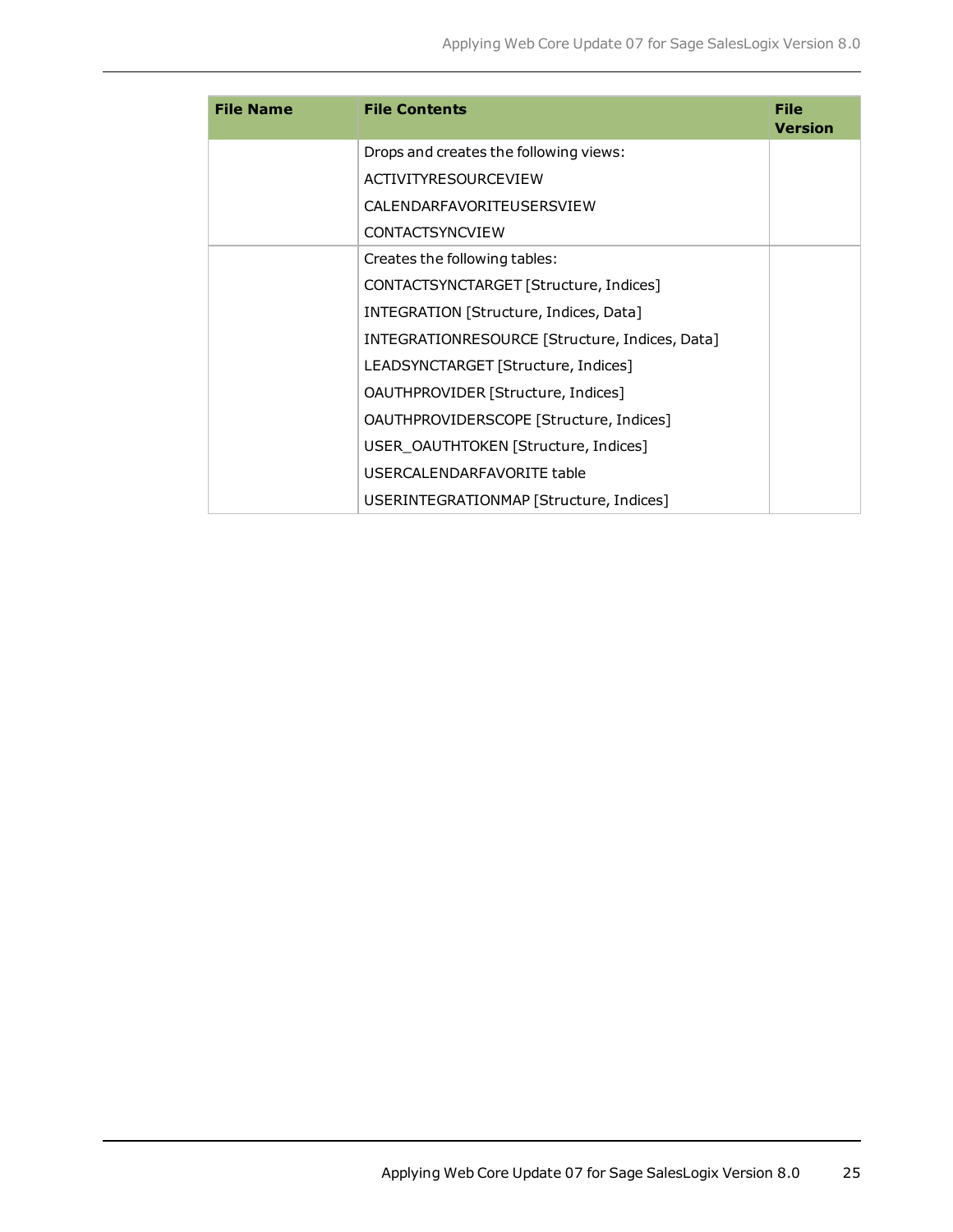| <b>File Name</b> | <b>File Contents</b>                           | <b>File</b><br><b>Version</b> |
|------------------|------------------------------------------------|-------------------------------|
|                  | Creates the following fields:                  |                               |
|                  | [ACTIVITY: APPID CHAR(12) NULL]                |                               |
|                  | [ACTIVITY: GLOBALSYNCID VARCHAR(36) NULL]      |                               |
|                  | [ACTIVITY: TICK INTEGER NULL]                  |                               |
|                  | [APPIDMAPPING: INTEGRATIONID CHAR(12) NULL]    |                               |
|                  | [APPIDMAPPING:ISUSERENDPOINT VARCHAR(1) NULL]  |                               |
|                  | [APPIDMAPPING:OAUTHPROVIDERID CHAR(12) NULL]   |                               |
|                  | [APPIDMAPPING:USERID CHAR(12) NULL]            |                               |
|                  | [HISTORY: APPID CHAR(12) NULL]                 |                               |
|                  | [HISTORY: GLOBALSYNCID VARCHAR(36) NULL]       |                               |
|                  | [HISTORY: TICK INTEGER NULL]                   |                               |
|                  | [LEAD:APPID CHAR(12) NULL]                     |                               |
|                  | [LEAD: GLOBALSYNCID VARCHAR(36) NULL]          |                               |
|                  | [LEAD:TICK INTEGER NULL]                       |                               |
|                  | [LEAD_ADDRESS:APPID CHAR(12) NULL]             |                               |
|                  | [LEAD_ADDRESS:GLOBALSYNCID VARCHAR(36) NULL]   |                               |
|                  | [LEAD_ADDRESS:TICK INTEGER NULL]               |                               |
|                  | [SYNCJOB: INTEGRATIONID CHAR(12) NULL]         |                               |
|                  | [SYNCJOB:STATUS VARCHAR(64) NULL]              |                               |
|                  | [SYNCRESULT: ENTITYID CHAR(12) NULL]           |                               |
|                  | [SYNCRESULT: ENTITYTYPE VARCHAR(64) NULL]      |                               |
|                  | Creates the following fields (cont.):          |                               |
|                  | [SYNCRESULT: ENTITYVALUE VARCHAR(128) NULL]    |                               |
|                  | [SYNCRESULT:JOBID CHAR(12) NULL]               |                               |
|                  | [SYNCRESULT:SECCODEID CHAR(12) NULL]           |                               |
|                  | [SYNCRESULT:SYNCEDFROMID CHAR(12) NULL]        |                               |
|                  | [SYNCRESULT:USERID CHAR(12) NULL]              |                               |
|                  | [USER_ACTIVITY:APPID VARCHAR(12) NULL]         |                               |
|                  | [USER_ACTIVITY: GLOBALSYNCID VARCHAR(36) NULL] |                               |
|                  | [USER_ACTIVITY:TICK INTEGER NULL]              |                               |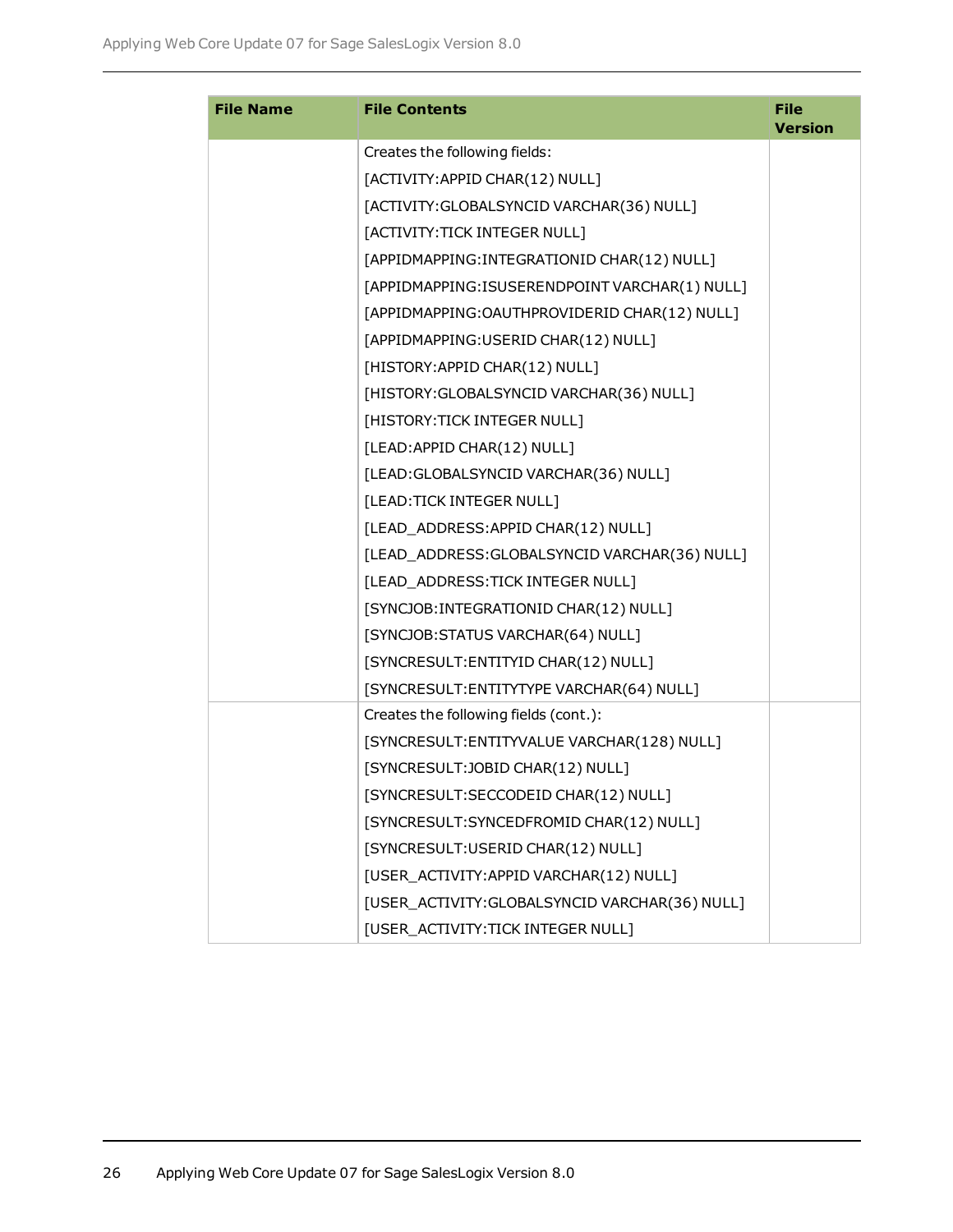| <b>File Name</b> | <b>File Contents</b>                                      | <b>File</b><br><b>Version</b> |
|------------------|-----------------------------------------------------------|-------------------------------|
|                  | Inserts the following picklists:                          |                               |
|                  | Country                                                   |                               |
|                  | <b>Integration Auth Type</b>                              |                               |
|                  | <b>Integration Link Type</b>                              |                               |
|                  | <b>Integration OAuth Version</b>                          |                               |
|                  | <b>Integration Sync Direction</b>                         |                               |
|                  | <b>Integration Sync Method</b>                            |                               |
|                  | Inserts the following records into CUSTOMSETTINGS:        |                               |
|                  | [QDEMOA000F2I]                                            |                               |
|                  | [QDEMOA000F2J]                                            |                               |
|                  | [QDEMOA000F2K]                                            |                               |
|                  | Inserts the following records into OAUTHPROVIDER:         |                               |
|                  | [QDEMOA00994U]                                            |                               |
|                  | [QDEMOA00994S]                                            |                               |
|                  | Inserts the following records into<br>OAUTHPROVIDERSCOPE: |                               |
|                  | [QDEMOA000EV7]                                            |                               |
|                  | [QDEMOA000EV8]                                            |                               |
|                  | [QDEMOA000EV9]                                            |                               |
|                  | [QDEMOA000EWX]                                            |                               |
|                  | Inserts the following records into SLXTRIGGERS:           |                               |
|                  | [QDEMOA000EV6]                                            |                               |
|                  | [QQF8AA0004WE]                                            |                               |
|                  | [QQF8AA0004WZ]                                            |                               |
|                  | [QDEMOA000003]                                            |                               |
|                  | [QQF8AA0004WX]                                            |                               |
|                  | Inserts the following records into USEROPTIONDEF:         |                               |
|                  | FieldCountExtendedGroupList                               |                               |
|                  | HideOnSelectionExtendedGroupList                          |                               |
|                  | StayInDetailViewGroupLookup                               |                               |
|                  | ShowOnLookupExtendedGroupList                             |                               |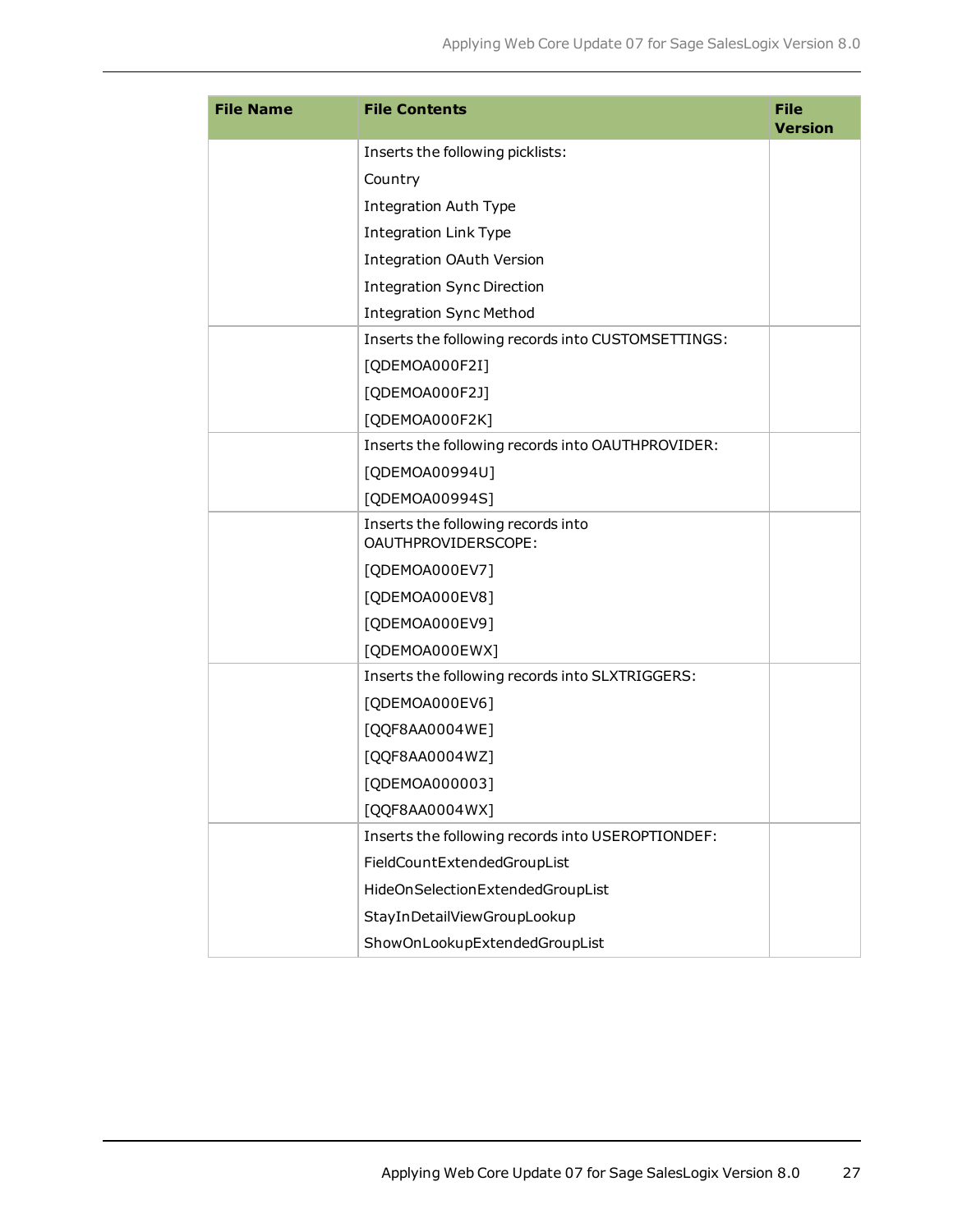| <b>File Name</b> | <b>File Contents</b>                                                                | File<br><b>Version</b> |
|------------------|-------------------------------------------------------------------------------------|------------------------|
|                  | Inserts the following Plugins:                                                      |                        |
|                  | (Groups, ACO ACCOUNT: Promoted Accounts                                             |                        |
|                  | (Groups INTEGRATION: All Integrations)                                              |                        |
|                  | (Groups OAUTHPROVIDER: All Providers)                                               |                        |
|                  | (Groups SYNCJOB: All SyncJobs)                                                      |                        |
|                  | (Groups USERSECURITY: Integrations)                                                 |                        |
|                  | (Groups SYNCRESULT:AllSyncResults)                                                  |                        |
|                  | (Groups SYNCRESULT: Latest Sync Results)                                            |                        |
|                  | (Groups SYNCRESULT:My History)                                                      |                        |
|                  | (Groups SYNCRESULT:Today)                                                           |                        |
|                  | Executes SQL:                                                                       |                        |
|                  | Update APPIDMAPPING Set ISUSERENDPOINT = 'F' Where<br><b>ISUSERENDPOINT Is Null</b> |                        |

## **Applying the Update**

This Web Core Update affects the following portals:

- Process Host
- SData
- Sage SalesLogix Web Client
- Sage SalesLogix Offline Web Client
- Customer Portal
- Intellisync
- SLXJobService

Install this Update to all computers with the following components installed:

- Application Architect
- Remote Office
- Sage SalesLogix Offline Web Client
- Web Host

Install the SalesLogix v8.0.0 Web Core Update 07.sxb bundle using the Sage SalesLogix Administrator.

Install the SLX v8.0.0 VFS Web Core Update 07.zip bundle using the Application Architect, and then build and deploy your Web site(s).

Before installing the SalesLogix v8.0.0 Web Core Update 07.sxb bundle, review the files included in the update. Back up any customized files that may be affected, or back up the whole project if there are many files. Then, apply the update bundle in one of the following ways: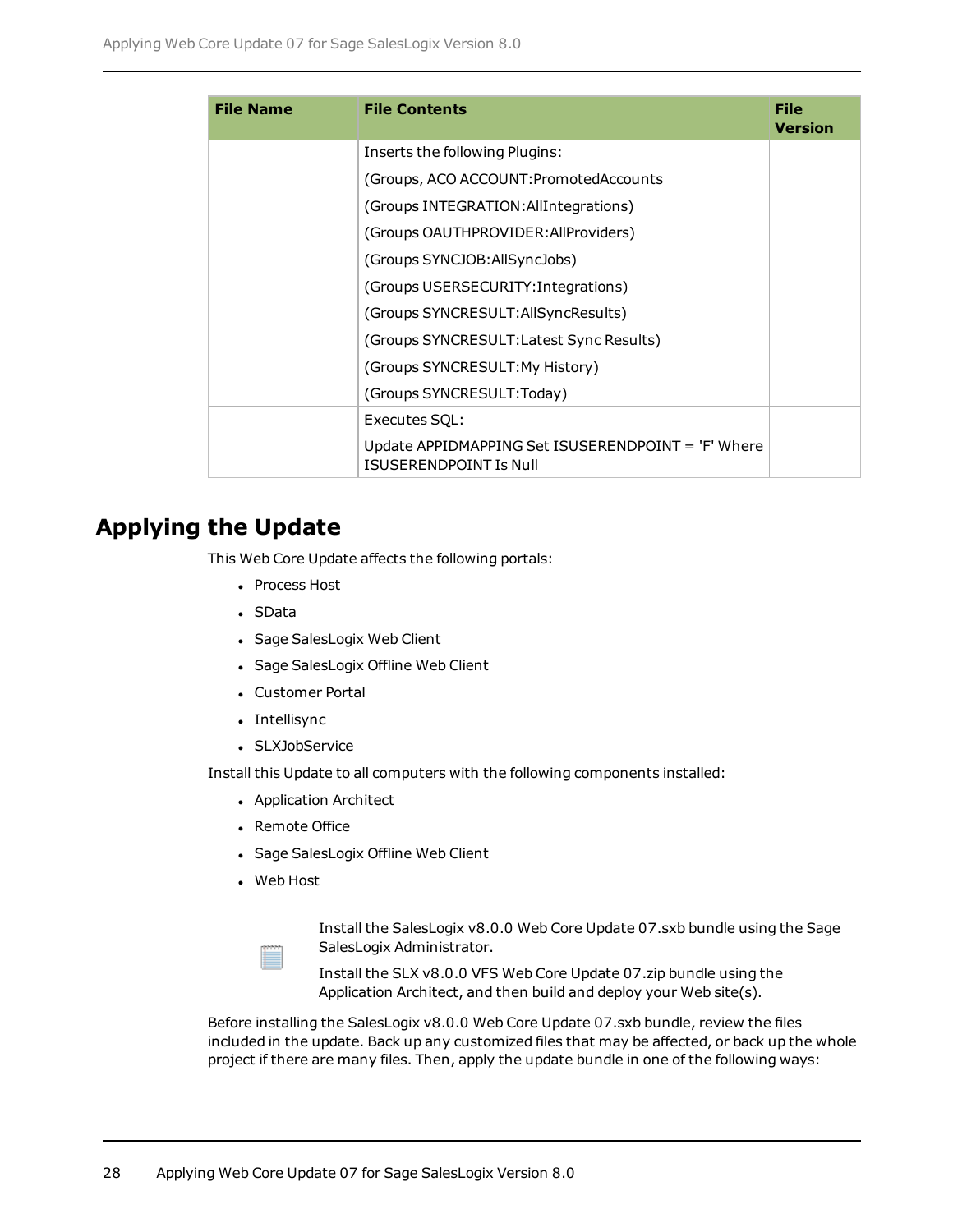- . Manually merge the update items with the customized items.
- Apply the bundle (overwriting all existing items), and then manually merge the customized items.

#### **To begin the install**

- 1. Close all Sage SalesLogix applications on the computer to which you are applying the Update.
- 2. Extract the contents of the **SLX\_800\_Web\_Core\_Update\_07.zip** file to a temporary folder.
- 3. Navigate to the folder where you extracted the Update files and double-click **SLX\_800\_ Web\_Core\_Update\_07.exe**.
- 4. On the **SalesLogix v8.0.0 Web Core Update 07** screen do the following:
	- a. Select the **Extract and Install the Sage SalesLogix Update** option. The Update files, including the VFS bundle, are extracted to the location you specify. The files are not removed once the installation is complete. Selecting the other option prevents the VFS bundle from being available after the patch is installed, because the files are then deleted.
	- b. Click **Change** to select the location where you want to store the update files.

There is a folder path character limitation that requires the path where you save or copy bundles that are created in the Application Architect to be 57 characters or less (including the drive name).

- 5. Click **Next**.
- 6. On the **Welcome** screen, click **Install** to install the patch.
- 7. If prompted to reboot, click **OK** to allow the reboot.
- 8. On the **Completed** screen, click **Finish**.

#### **Installing the Bundle Using the Sage SalesLogix Administrator**

Use the Sage SalesLogix Administrator to install the SalesLogix v8.0.0 Web Core Update 07 bundle.

Before installing the update bundle, create a bundle of all customized plugins in your database. Sage SalesLogix does not overwrite your customized plugins. However, this bundle can be used as a backup of your customizations.

#### **To install the bundle**

- 1. Open the **Administrator**.
- 2. On the **Navigation Bar**, click **Bundles**.
- 3. Click **Install**.
- 4. Navigate to the folder where you extracted the Update files and double-click the bundle named **SalesLogix v8.0.0 Web Core Update 07**.
- 5. After the bundle is loaded, the **Choose Actions to Install** dialog box appears. View the plugins to be installed with this release, and then click **OK**.
- 6. During installation, click **Yes**, **Yes to All** or **OK** on any confirmation message boxes for overwriting system plugins or indexes.
- 7. In the **Choose Teams** dialog box, select the teams to which you want to release plugins, and then click **OK**.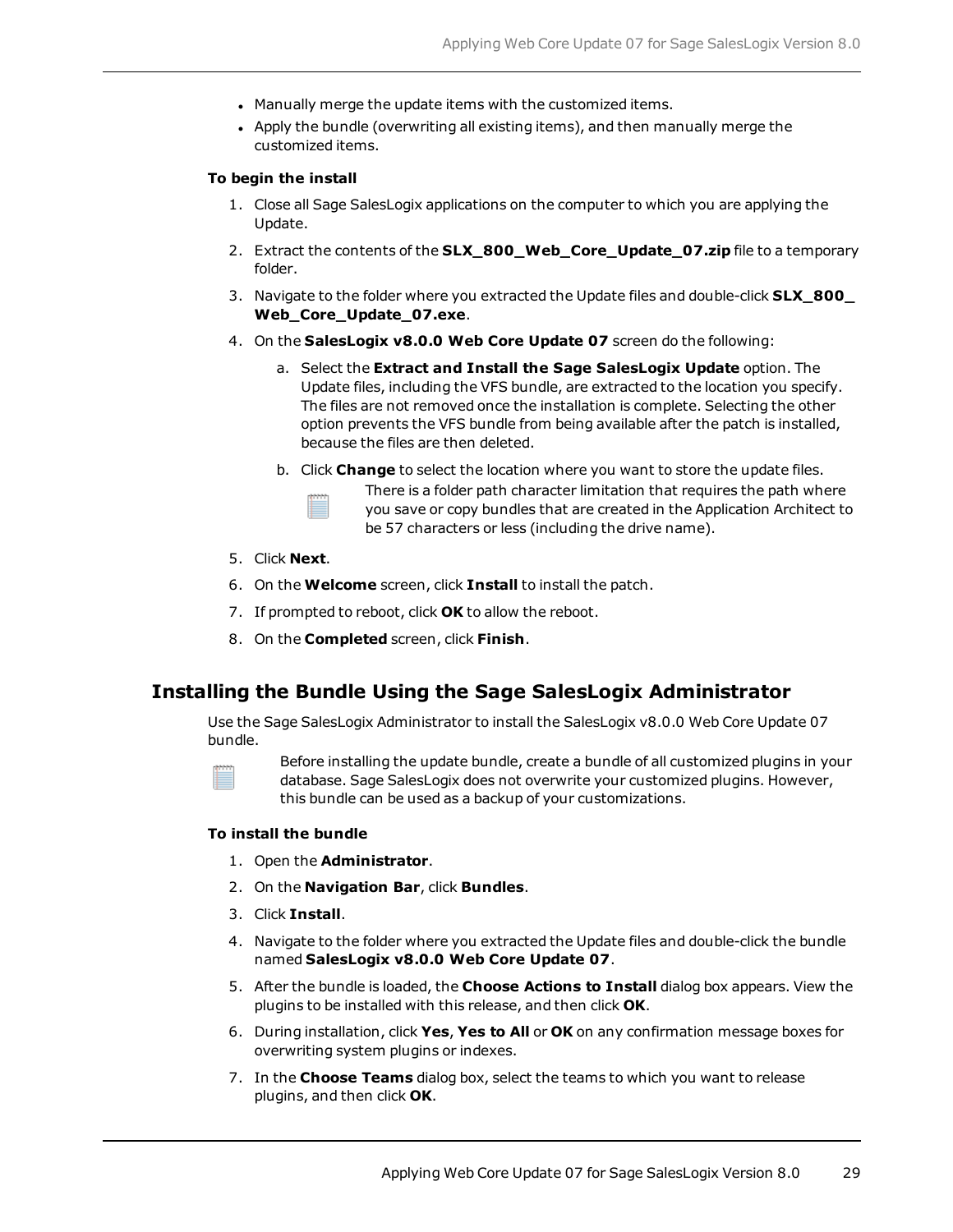#### **Running the CreateOracleCalendarUserViews Script**

These steps are only required for Oracle databases.

If your installation already includes Web Core Update 03 for Sage SalesLogix v8.0, and you ran the CreateOracleCalendarUserViews script during that installation, you do not need to run the script again.

The CreateOracleCalendarUserViews.sql script creates new views to address a Calendar view change. Running this script allows you to create the necessary Sage SalesLogix views without extra permissions for the sysdba user.

Saleslogix recommends having an experienced Oracle database administrator (DBA) to properly administer, tune, and maintain the Sage SalesLogix database, especially in a UNIX environment. The Sage SalesLogix Planning Guide provides a discussion of the Oracle database platform and implementation considerations.

#### **To add**

- 1. Open Oracle SQL \*Plus Worksheet or SQL Developer.
- 2. In the **Login Information** dialog box:
	- a. In the **Username** box, type **sys**.
	- b. In the **Password** box, type the corresponding system password.
	- c. In the **Service** box, type the name of the database instance.
	- d. Verify that **Connect As is** set to **sysdba**.
	- e. Click **OK**.
- 3. On the **File** menu, click **Open**.
- 4. Browse to the folder where you extracted the Update files and select the **CreateOracleCalendarUserViews.sql** script.
- 5. To load the script into the Query section, click **Open**.
- 6. To run the script, click **Execute**.

#### **Running the Calendar View Batch File**

To apply the Calendar view changes, you must run the CalendarFavoriteUsersUtilityInstall.bat file.

If your installation already includes Web Core Update 03 for Sage SalesLogix v8.0, and you ran the Calendar View Batch Files during that installation, you do not need to run the batch file again.

#### **To run the batch file**

- 1. Browse to the SalesLogix directory on the Web Host server.
- 2. Right-click the **CalendarFavoriteUsersUtilityInstall.bat** file and select **Edit** to edit the file in a text editor such as Notepad.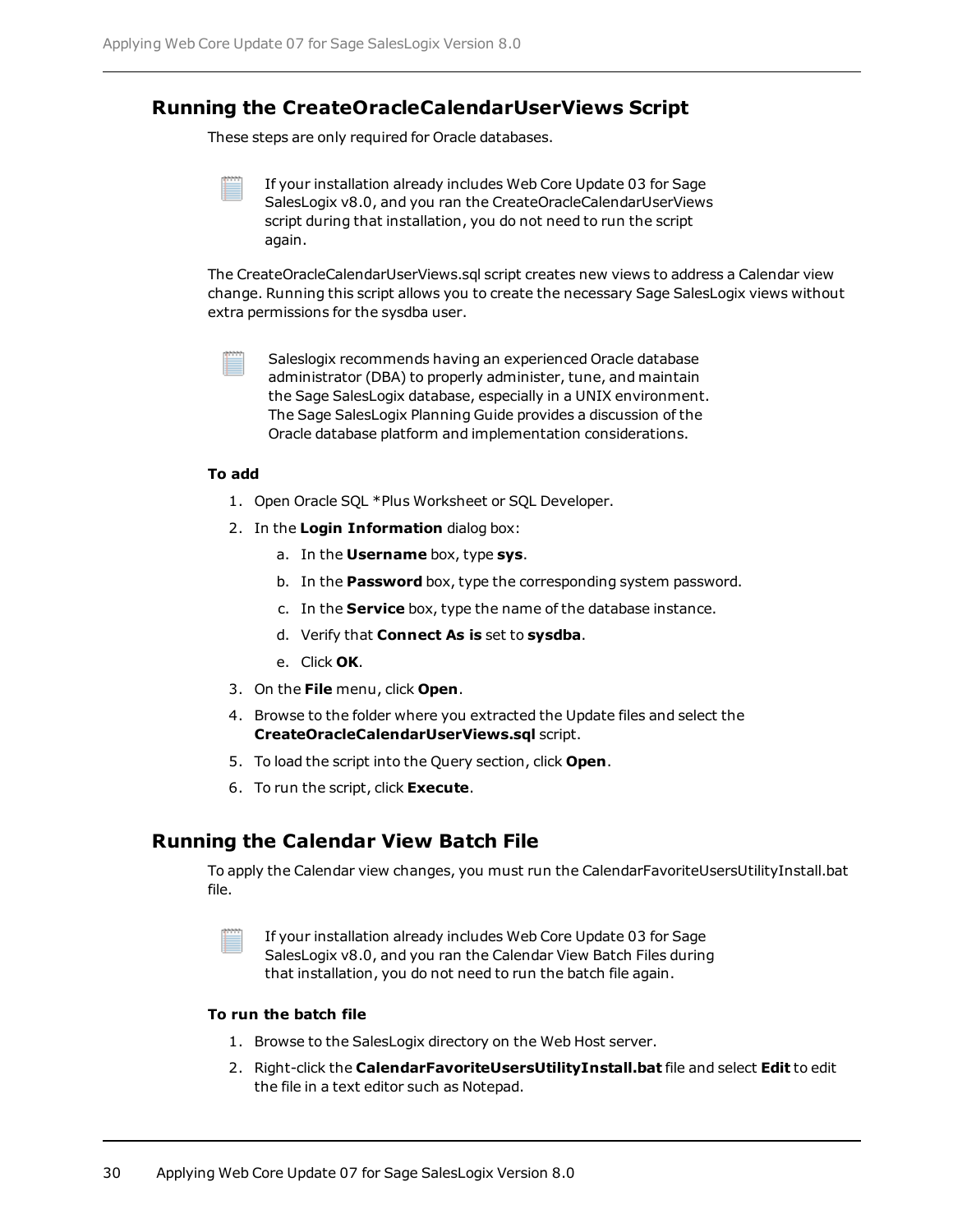- 3. Make the following changes to the CalendarFavUsersInstall.bat file:
	- a. Change **SLXServer** to the SalesLogix Server name.
	- b. Change the **Alias** to the SalesLogix database name.
	- c. After **/Password:**, replace **<password>** with the SalesLogix Admin user's password.

The password must be within the double quotes. If the password is blank, then change <password> to "'".

- 4. Save the batch file changes.
- 5. Open a command window and run the **CalendarFavoriteUsersUtilityInstall.bat**.

#### **Deleting the MergeConfiguration.xml File**

If you customized this file, record your customizations before deleting them.

New configurations have been added to the MergeConfiguration file. You must delete and recreate the file to see the updates. The file is rebuilt when you convert a lead in the Web Client. After you recreate the file, you can add your customizations.

#### **To delete**

- 1. In the **Application Architect**, open the **Virtual File System Explorer**.
- 2. In the tree view expand **Configuration** and expand **Global**.
- 3. If necessary, save the MergeConfiguration.xml file to another location or record any customizations to the file.
- 4. Delete the file.

#### **Installing the VFS Bundle**

Install the SLX v8.0.0 VFS Web Core Update 07.zip bundle using the Sage SalesLogix Application Architect.

#### **To install the bundle**

- 1. Ensure you have **Write** permissions to the bundle installation folder. Check permissions on the Security tab on the folder properties.
- 2. Open the **Application Architect**.
- 3. In the **Project Explorer**, right-click the project, and then click **Install Bundle**.
- 4. Navigate to the folder where you extracted the Update files, click **SLX v8.0.0 VFS Web Core Update 07.zip**, and then click **Open**.
- 5. On the **Select Bundle** screen, click **Next**.
- 6. On the **Select Items** screen, ensure the **Portals** option is selected.
- 7. Click **Next**, and then click **Finish**.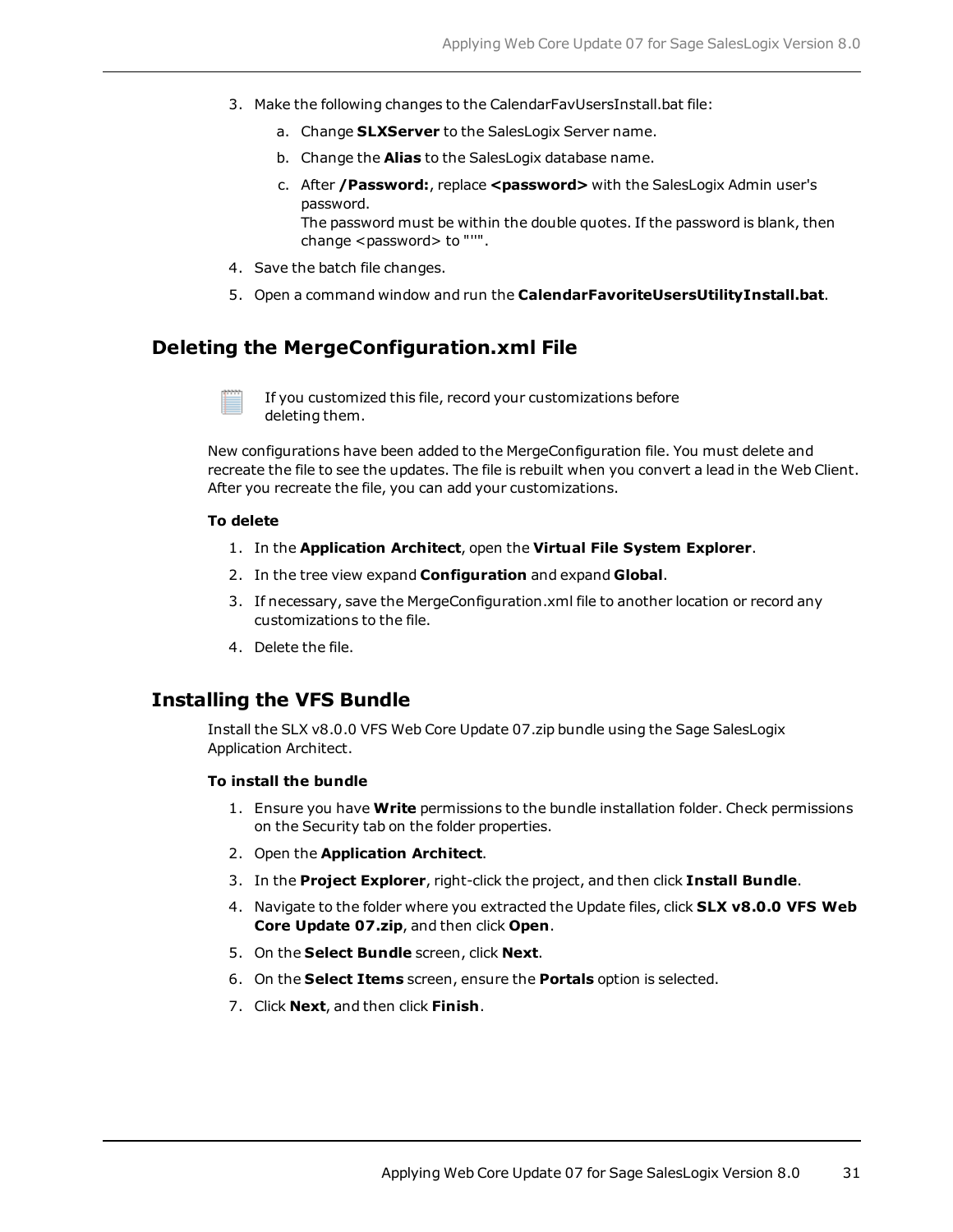#### **Building and Deploying the Web Changes**

To make your changes available, you must build and deploy the Web portal(s).

#### **To build and deploy**

- 1. In the **Project Explorer**, click the project.
- 2. Press and hold the **CTRL** key, and then on the **Build** menu, click **Build Web Platform**. All the files in the entire assembly for the current project are compiled. Status for the build is displayed in the Output Window at the bottom of the screen.
- 3. When the build is complete, on the **View** menu, click **Deployment Explorer**.
- 4. Expand **Deployments**.
- 5. Double-click the portal to deploy.
- 6. Under **Deployment Targets**, right-click the target portal, and click **Deploy Portal**. View the status of the deployment in the Output window.
	- By default, the Sage SalesLogix Web Client portal is set to deploy to the localhost, but you can change these settings to fit your environment.
		- Changes will not be visible to the Offline Web Client and/or Web remote Office until after the next Sync cycle.
- 7. Repeat steps 1-6 for each of the affected portals.

### **Installing and Distributing Intellisync for SalesLogix on Web Client Computers**

8.0 Web Core Update 02 included a new Intellisync for SalesLogix Client. If you previously installed Intellisync for 8.0 Web Core Update 02, it is not necessary to re-install Intellisync.

If you have not previously installed 8.0 Web Core Update 02 and have Web Client users running Intellisync for SalesLogix, each Web Client user must install the Intellisync for SalesLogix application in order to get the latest updates.



Ensure the SlxIntellisync portal is deployed to offline Remote users and Remote Offices before installation.

#### **To install**

- 1. Log on to the computer where you deployed the Intellisync for SalesLogix portal. Typically this is the Administrative Workstation or Web Host computer.
- 2. Browse to the folder where you deployed the SlxIntellisync portal. You can verify the server name and base directory in the Application Architect Intellisync Portal Target Settings (for IIS and Remote Offices).
- 3. In the portal deployment folder (the folder identified in step 2), create a new folder named **Downloads**.
- 4. Navigate to the folder where you extracted the update files.